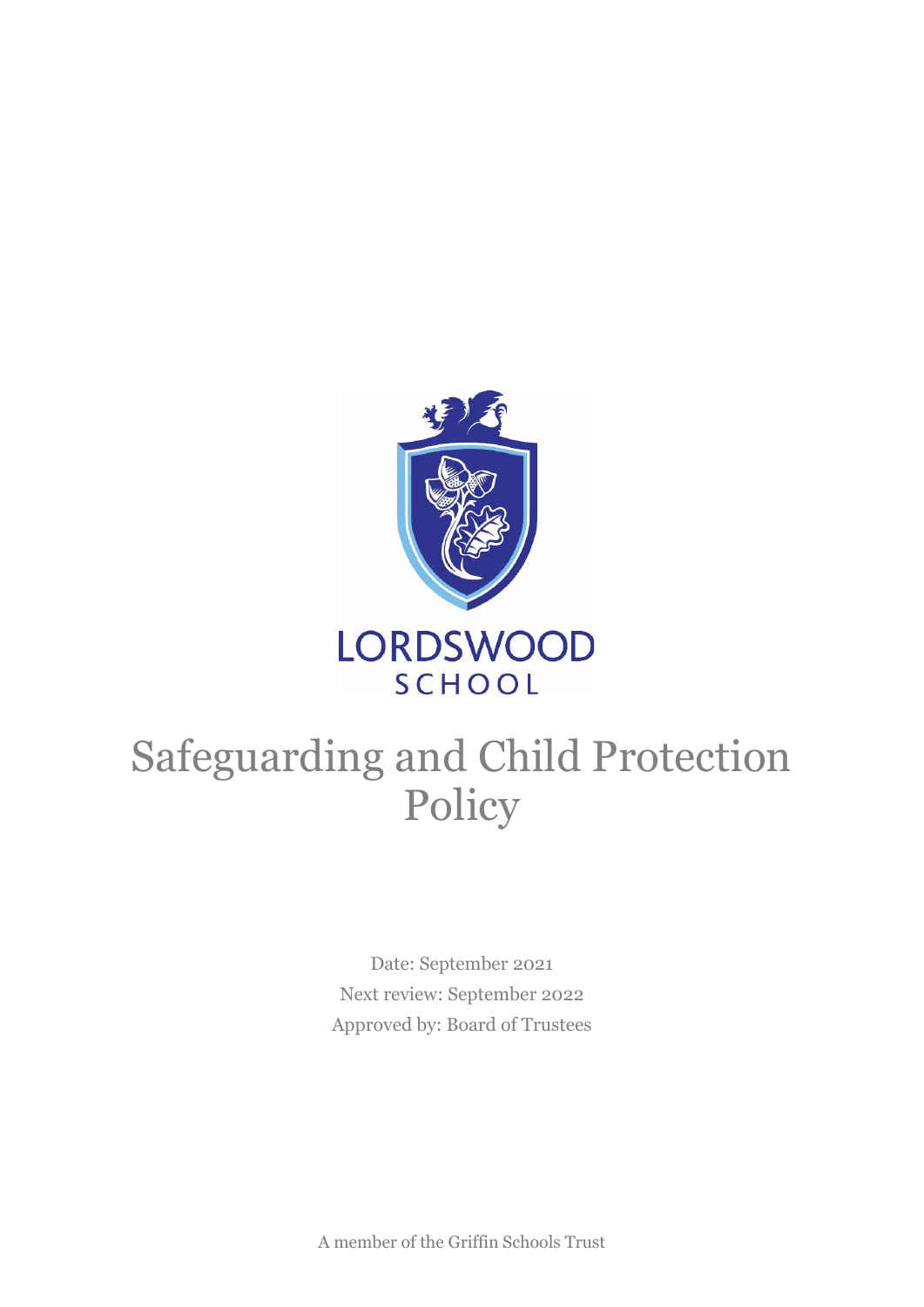

## Contents

| 1              |                                                                                    |  |
|----------------|------------------------------------------------------------------------------------|--|
| $\overline{2}$ |                                                                                    |  |
| 3              |                                                                                    |  |
| $\overline{4}$ |                                                                                    |  |
| 5              | THE DESIGNATED SAFEGUARDING LEAD (DSL) AND DEPUTY DESIGNATED PERSON (DDP)5         |  |
| 6              |                                                                                    |  |
| 6.1            |                                                                                    |  |
| 6.2            |                                                                                    |  |
| 6.3            |                                                                                    |  |
| 6.4            | CHILD SEXUAL EXPLOITATION (CSE) AND CHILD CRIMINAL EXPLOITATION (CCE)  8           |  |
| 6.5            |                                                                                    |  |
| 6.6            |                                                                                    |  |
| 6.7            |                                                                                    |  |
| 6.8            |                                                                                    |  |
| 6.9            |                                                                                    |  |
| 6.10           |                                                                                    |  |
| 6.11           |                                                                                    |  |
| 6.12           |                                                                                    |  |
| 6.13           |                                                                                    |  |
| 6.14           |                                                                                    |  |
| 6.15           |                                                                                    |  |
| 6.16           |                                                                                    |  |
| 6.17           |                                                                                    |  |
| 6.18           |                                                                                    |  |
| 7              |                                                                                    |  |
| 7.1            |                                                                                    |  |
| 7.2            |                                                                                    |  |
| 7.3            |                                                                                    |  |
| 7.4            |                                                                                    |  |
| 7.5            |                                                                                    |  |
| 7.6            |                                                                                    |  |
| 8              |                                                                                    |  |
| 9              |                                                                                    |  |
| 10             | IF YOU HAVE CONCERNS ABOUT A COLLEAGUE (INCLUDING SUPPLY STAFF AND VOLUNTEERS)  20 |  |
| 11             | IF YOU HAVE CONCERNS ABOUT THE SAFEGUARDING PRACTICES WITHIN THE SCHOOL 21         |  |
| 12             | ALLEGATIONS AGAINST STAFF (INCLUDING SUPPLY STAFF AND VOLUNTEERS)21                |  |
| 13             |                                                                                    |  |
| 14             |                                                                                    |  |
| 15             |                                                                                    |  |
| 16             |                                                                                    |  |
| 17             |                                                                                    |  |
| 18             |                                                                                    |  |
| 19             |                                                                                    |  |
| 20             |                                                                                    |  |
| 21             |                                                                                    |  |
| 22             |                                                                                    |  |
|                |                                                                                    |  |
|                |                                                                                    |  |
|                |                                                                                    |  |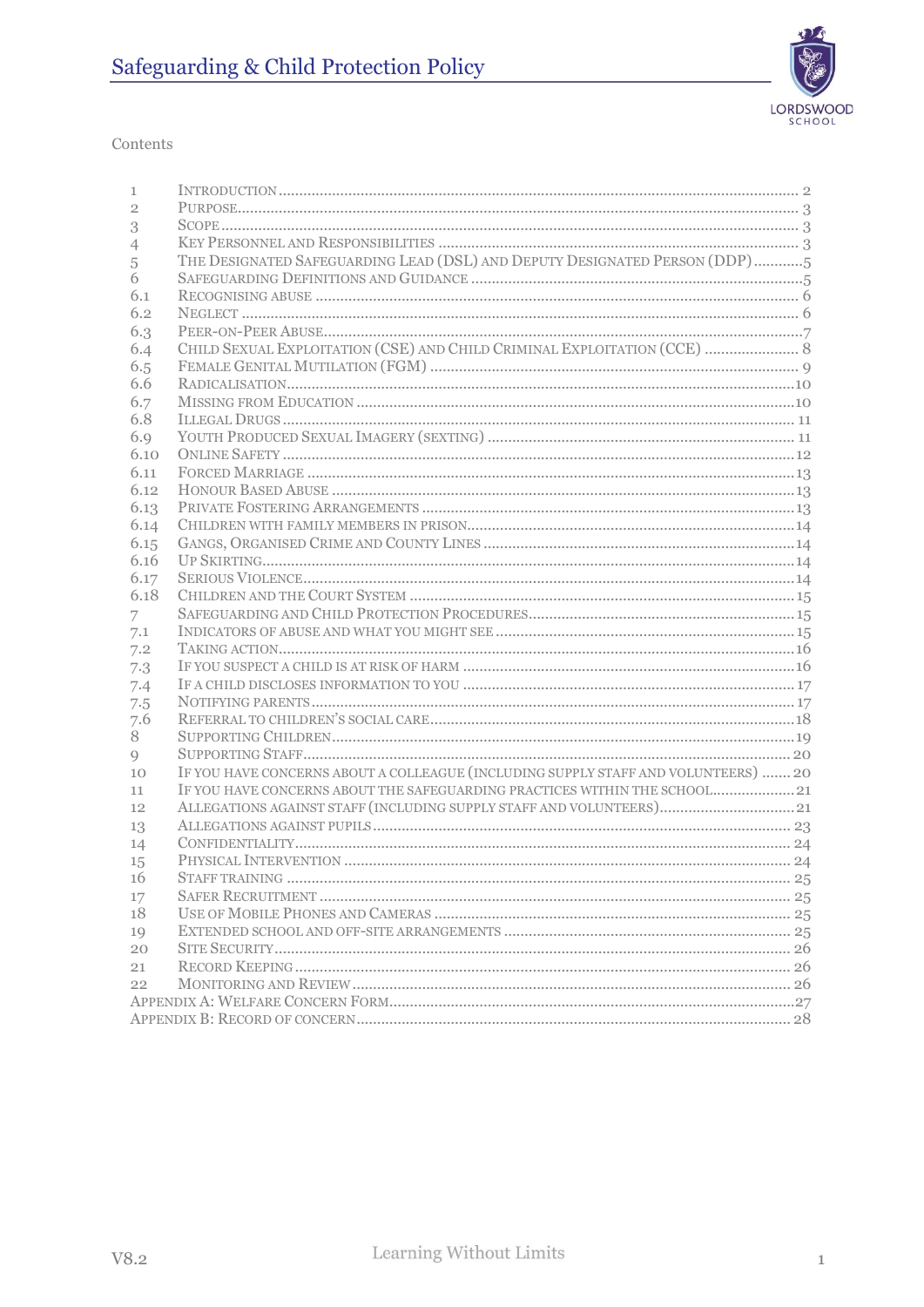

Lordswood School the governing body and the Griffin Schools Trust recognises its moral and statutory responsibility to safeguard and promote the welfare of all pupils. We endeavour to provide a safe and welcoming environment where children and young people are respected and valued. We are alert to the signs of abuse and neglect and follow our procedures to ensure that children and young people receive effective support, protection and justice. Child protection forms part of the school's safeguarding responsibilities.

| Lordswood Key Personnel: |  |  |
|--------------------------|--|--|
|--------------------------|--|--|

| School                                    |                                     |  |
|-------------------------------------------|-------------------------------------|--|
| Designated Safeguarding Lead              | Jayne Lusinski                      |  |
| Deputy Safeguarding Lead                  | Ubi Casely-Hayford & Rachel Andrews |  |
| <b>Safeguarding Governor</b>              | Gemma Sant                          |  |
| <b>Chair of Governors</b>                 | Gemma Sant                          |  |
| <b>SENDCo</b>                             | Claire Beehan                       |  |
| Local Authority Designated Officer (LADO) | 01634 331 229                       |  |
| Local Authority Children's Services       | 01634 331 229                       |  |
| <b>Prevent Duty Partner</b>               | Jayne Lusinski                      |  |
| Online Safety co-ordinator                | Keighley Baker & Sarah Houston      |  |
| Local Safeguarding partner                | Jayne Lusinski                      |  |

The legislation requires three statutory safeguarding partners (as set out below) to make arrangements and agree how they will work together and with relevant agencies to safeguard and protect the welfare of children in the area. The Statutory Partners are:

- the local authority
- a clinical commissioning group for an area any part of which falls within the local authority area
- the chief officer of police for an area any part of which falls within the local authority area.

# <span id="page-2-0"></span>1 Introduction

- 1.1 The Griffin Schools Trust Board recognises and takes seriously its responsibility to safeguard and promote the welfare of children. We endeavour to provide a safe and welcoming environment where children are respected and valued. We are committed to working together with other agencies to ensure adequate arrangements are in place to identify, assess, and support those children who are suffering harm.
- 1.2 We recognise that all adults within the Trust have a full and active part to play in protecting and safeguarding the children in our care, and that the pupil's welfare is our paramount concern.
- 1.3 This policy has been developed in accordance with the principles established by the Children Acts 1989 and 2004; the Education Act 2002 and 2011; The Childcare Act 2006; The Prevent Duty 2015 and in line with relevant government publications such as Working Together to Safeguard Children 2018, Keeping Children Safe in Education 2021 and the statutory framework for the early years foundation stage.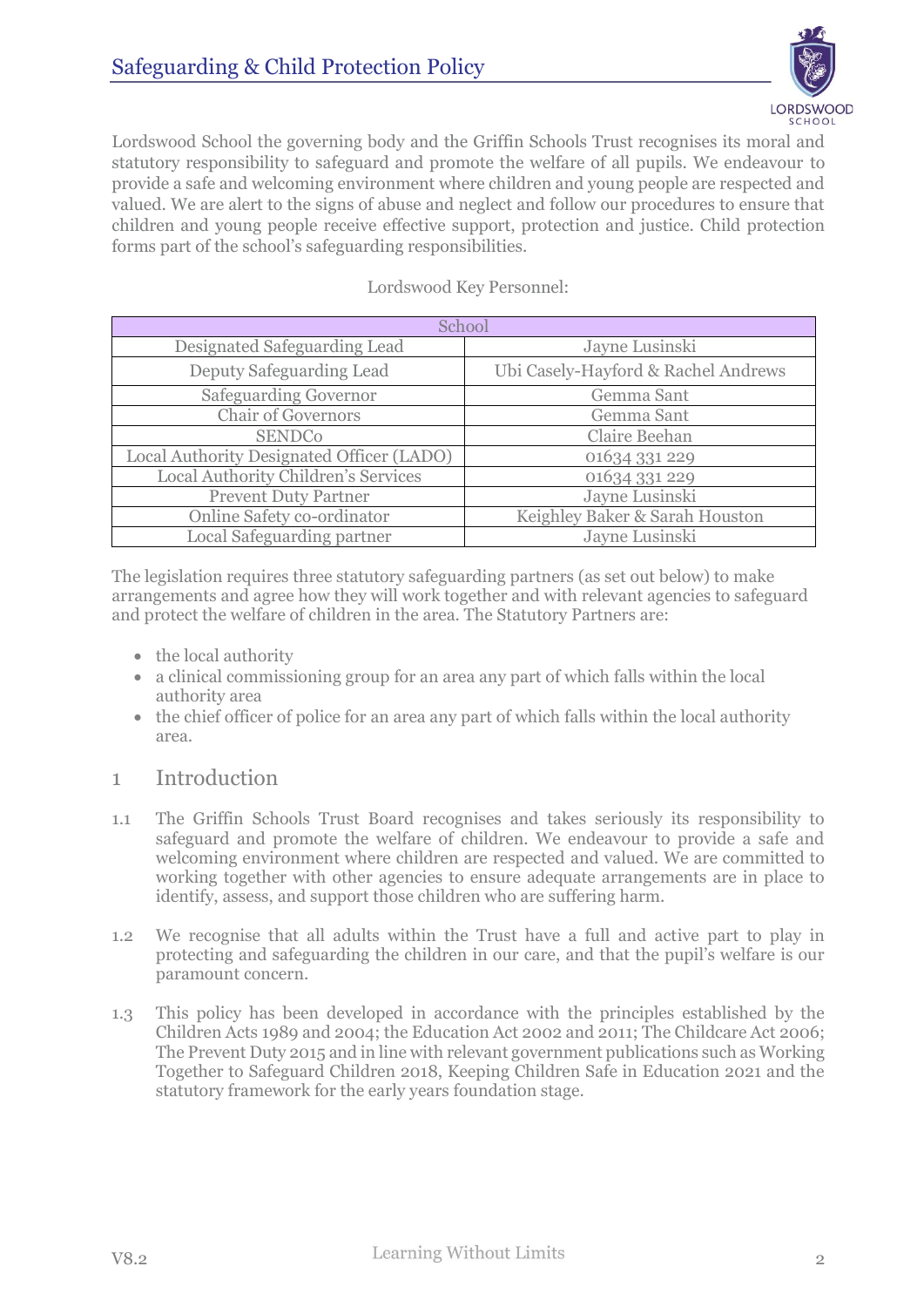

# <span id="page-3-0"></span>2 Purpose

- 2.1 The purpose of this policy is to:
	- Support the child's development in ways that will foster security, confidence, independence and resilience
	- Provide an environment in which children and young people feel safe, secure, valued, respected, feel confident and know how to approach adults if they are in difficulties, knowing that they will be effectively listened to
	- Raise the awareness of all teaching and non-teaching staff of the need to take a full and active role in safeguarding children and of their responsibilities in identifying and reporting possible cases of abuse
	- Ensure all staff are aware that they have equal responsibility to act in accordance with this guidance on any suspicion or disclosure that may suggest a child is at risk of harm
	- Provide a systematic means of monitoring children known or thought to be at risk of harm, and ensure we contribute to assessments of need and support plans for those children
	- Acknowledge and encourage the need for good levels of communication between all members of staff in relation to safeguarding pupils
	- Develop a structured procedure within the school which will be followed by all members of the school community in cases of suspected abuse
	- Develop and promote effective working relationships with other agencies
	- Ensure that all adults within the Trust who have access to children have been checked as to their suitability, including verification of their identity, qualifications, and a satisfactory DBS check and where necessary, a barred-list check.

## <span id="page-3-1"></span>3 Scope

- 3.1 Safeguarding and promoting the welfare of children refers to the process of protecting children from abuse or neglect, preventing the impairment of their health or development, ensuring that children grow up in circumstances consistent with the provision of safe, effective and nurturing care and undertaking that role so as to enable those children to have optimum life chances and to enter adulthood successfully.
- 3.2 Child protection refers to the processes undertaken to meet statutory obligations laid out in the [Children Act 1989](http://www.opsi.gov.uk/acts/acts1989/ukpga_19890041_en_2) and associated regulations and statutory guidance in respect of those children who have been identified as suffering, or being at risk of suffering harm.
- 3.3 Staff refers to all those working for or on behalf of the school, full time or part time, in either a paid or voluntary capacity.
- 3.4 Child refers to all young people who have not yet reached their 18th birthday. All children, regardless of age, gender, ability, culture, race, language, religion or sexual identity, have equal rights to protection.
- 3.5 Parent refers to birth parents and other adults who are in a parenting role, for example step-parents, foster carers and adoptive parents.
- <span id="page-3-2"></span>4 Key Personnel and Responsibilities
- 4.1 GST is responsible for maintaining and updating the Trust-wide Safeguarding and Child Protection policy.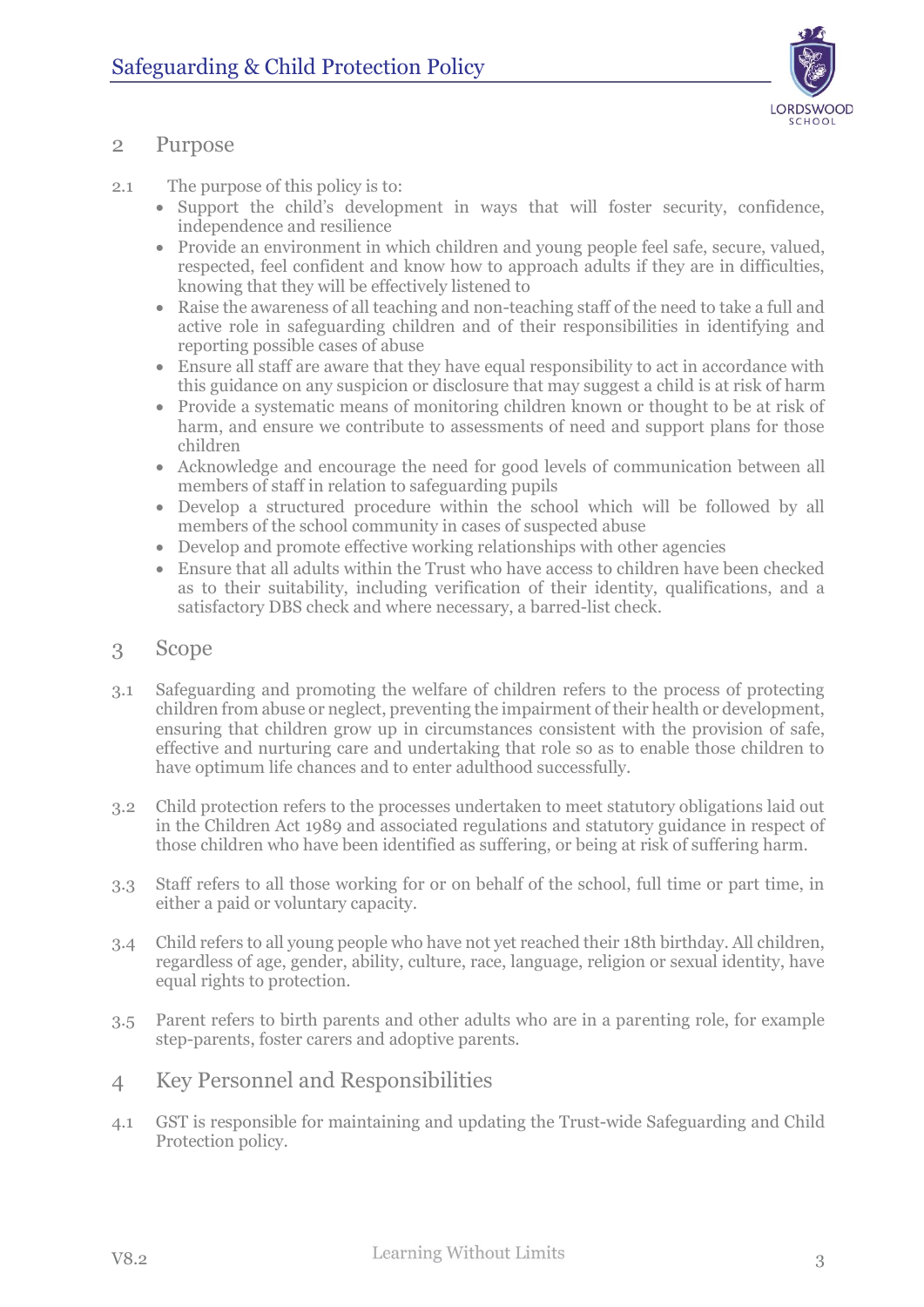

- 4.2 The Head and school governing body has overall responsibility for the internal strategic management of a whole school approach to safeguarding and the policy in the school.
- 4.3 The Chair of Governors and Nominated Safeguarding Governor will ensure that the content of this policy is upheld and that all appropriate training requirements are undertaken. Whole school safeguarding training and in curriculum planning will include a more personalized approach. Any weaknesses in the policy will be remedied immediately. The Chair and Safeguarding Governor will also ensure that the school operates safer recruitment procedures and has procedures in place for dealing with allegations of abuse made against staff. The Chair of Governors and Safeguarding Governor are listed at the beginning of this document. The governing body will monitor and strategically lead all areas of Safeguarding and Child Protection.
- 4.4 The Designated Safeguarding Leads and the Deputy Designated Persons have undertaken the appropriate training required by this role.
- 4.6 The name of the Designated Safeguarding Leads and other members of staff responsible for Child Protection will be clearly advertised in the school, with a statement explaining the school's role in referring and monitoring cases of suspected abuse.
- 4.7 To meet and maintain our responsibilities towards pupils we need to agree standards of good practice for all staff. Good practice includes:
	- Being alert and aware of changes to a pupil's behaviour/ family circumstances, and recognising that changes can be an indicator/ reason for abuse
	- Reading and understanding the school's child protection policy and guidance documents on wider safeguarding issues such as bullying, behaviour, physical contact, and information sharing
	- Asking a pupil's permission before initiating physical contact, such as assistance with dressing, support during PE, or administrating first aid
	- Referring all concerns about a pupil's safety and welfare to the Designated Safeguarding Lead, or if necessary, directly to the Children's Social Care.
- 4.8 Staff connected to the Early Years and Later Years provisions are under an ongoing duty to inform the school if circumstances change which would mean they meet any of the criteria for disqualification under the Childcare Act 2006. Staff should refer to their contract of employment in respect of their ongoing duty to update the School.
- 4.9 Community users organising activities for children are aware of and understand the need for compliance with the school's child protection guidelines and procedures.
- 4.10 Child protection concerns or allegations against adults working in the school are referred to the Local Authority Designated Officer for advice, contact details are listed at the beginning of this document. Any member of staff found not suitable to work with children will be notified to the Disclosure and Barring Service (DBS) for consideration for barring, following resignation, dismissal, or when we cease to use their service as a result of a substantiated allegation, in the case of a volunteer. Referral will also be made to the Teacher Regulation Agency (TRA). Please refer to our DBS Policy for further guidance on this area. The Local Authority Children's Services contact details are listed at the beginning of this document.
- 4.11 The Prevent Duty Partner details are listed at the beginning of this document. Please see the section of this policy relating to radicalisation for more information on this.
- 4.12 Parents/carers are made aware of this policy and their entitlement to have a copy of it via the school website.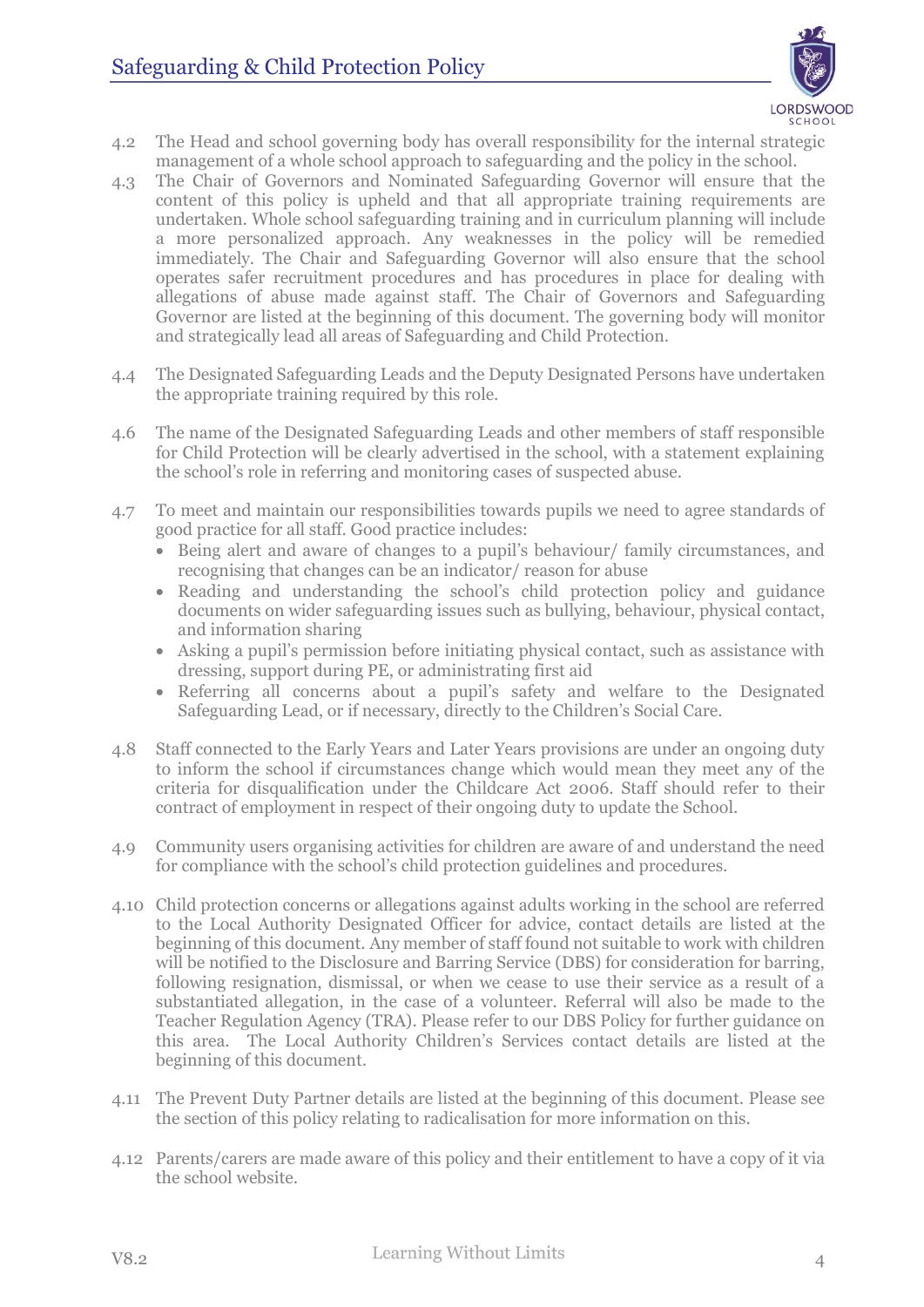

- 4.13 A Local Safeguarding Children Board (LSCB) brings together organisations responsible for Safeguarding and agree on how they will cooperate with one another to safeguard and promote the welfare of children. The main responsibilities of the LSCB are to co-ordinate and quality assure the safeguarding children activities of member agencies.
- <span id="page-5-0"></span>5 The Designated Safeguarding Lead (DSL) and Deputy Designated Person (DDP)
- 5.1 The Designated Safeguarding Lead holds ultimate responsibility for Child Protection and Safeguarding in the school.
- 5.2 The DSL will act as a source of support and expertise to the school community and ensure all Safeguarding records are kept up-to-date and confidential.
- 5.3 The DSL will refer a child if there are concerns about possible abuse to the Children's Services Social Care Team and act as the main point of contact for staff to discuss concerns.
- 5.4 The DSL will ensure that notifications are made when a child with a child protection plan in place is absent without explanation for two days or that a notification is made when a child on a plan changes school. The DSL will inform the social worker.
- 5.5 The DSL will develop effective links with relevant external agencies and liaise frequently with the Nominated Safeguarding Governor and Head, along with reporting to governors on all areas of Safeguarding and Child Protection termly and annually and for reviewing the policy.
- 5.6 The DSL will have full regard to the Local Safeguarding Children Board procedures and requirements.
- 5.7 All staff training in relation to Safeguarding will be co-ordinated regularly and at least annually by the DSL.
- 5.8 The DSL will help promote educational outcomes by sharing information about the welfare, safeguarding and child protection issues that children (including those with a Social Worker) are experiencing, or have experienced, with staff. This could be done by, for example, making sure that staff know who these children are, understand their academic progress, and maintain a culture of high aspirations for them.
- 5.9 The DSL will evaluate any instances regarding the Prevent Duty and report to the Channel Programme as applicable. Please see the section of this policy relating to radicalisation for more information on this.
- 5.10 In the absence of the DSL, the Deputy Designated Person will carry out the role as outlined above.
- 5.11 **If, at any point, there is a risk of immediate serious harm to a child a referral should be made to children's social care immediately. Anyone can make a referral.**
- 5.12 The DSL will undergo updated child protection training at least every 2 years, with regular refresher training to keep updated with the national and local initiatives.
- <span id="page-5-1"></span>6 Safeguarding Definitions and Guidance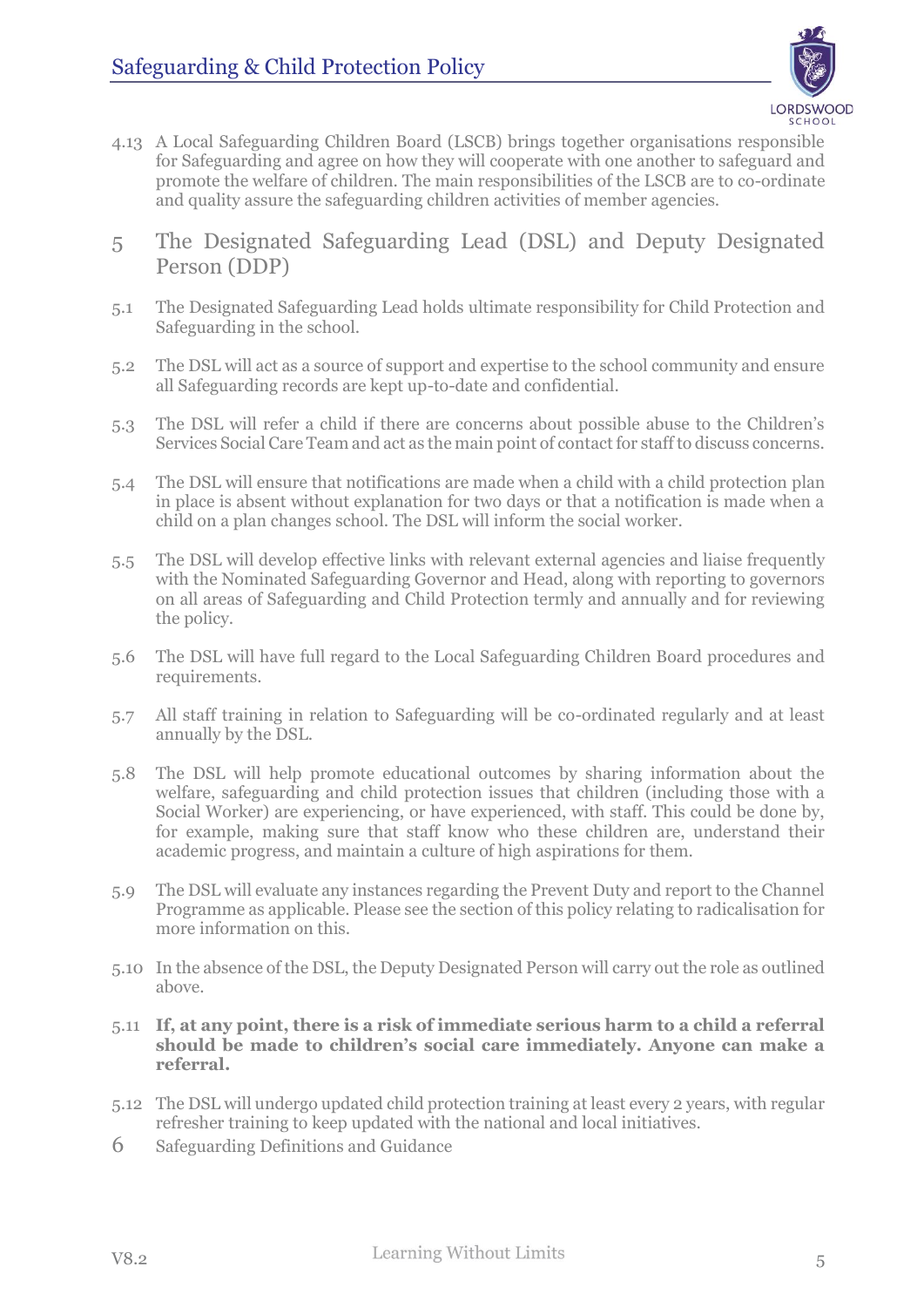

Safeguarding and promoting the welfare of children is defined for the purposes of this policy as:

- protecting children from maltreatment;
- preventing impairment of children's mental and physical health or development;
- ensuring that children grow up in circumstances consistent with the provision of safe and effective care; and
- taking action to enable all children to have the best outcomes
- <span id="page-6-0"></span>6.1 Recognising abuse
- 6.1.1 To ensure that our children are protected from harm, we need to understand what types of behaviour constitute abuse and neglect. Abuse and neglect are forms of maltreatment. Somebody may abuse or neglect a child by inflicting harm, for example by hitting them, or by failing to act to prevent harm, for example by leaving a small child home alone, or leaving knives or matches within reach of an unattended toddler. There are four categories of abuse: physical abuse, emotional abuse, sexual abuse and neglect.
- 6.1.2 Physical abuse may involve hitting, shaking, throwing, poisoning, burning or scalding, drowning, suffocating or otherwise causing physical harm to a child. Physical harm may also be caused when a parent or carer fabricates the symptoms of, or deliberately induces illness in a child.
- 6.1.3 Emotional abuse is the persistent emotional maltreatment of a child, such as to cause severe and persistent adverse effects on the child's emotional development. It may involve conveying to children that they are worthless or unloved, inadequate or valued only for meeting the needs of another person. It may feature age or developmentally inappropriate expectations being imposed on children. These may include interactions that are beyond the child's developmental capability, as well as overprotection and limitation of exploration and learning, or preventing the child participating in normal social interaction. It may involve seeing or hearing the ill-treatment of another. It may involve serious bullying, causing children frequently to feel frightened or in danger, or the exploitation or corruption of children. Some level of emotional abuse is involved in all types of maltreatment of a child, although it may occur alone.
- 6.1.4 Sexual abuse involves forcing or enticing a child or young person to take part in sexual activities, not necessarily involving a high level of violence, , whether or not the child is aware of what is happening. The activities may involve physical contact, including penetrative and non-penetrative acts. They may include non-contact activities, such as involving children in looking at, or in the production of, pornographic material or watching sexual activities, or encouraging children to behave in sexually inappropriate ways, or grooming a child in preparation for abuse. Sexual abuse can take place online, and technology can be used to facilitate offline abuse. Sexual abuse is not solely perpetrated by adult males. Women can also commit acts of sexual abuse, as can other children. The sexual abuse of children by other children is a specific safeguarding issue in education (see paragraph 6.3.4)
- <span id="page-6-1"></span>6.2 Neglect
- 6.2.1 Neglect is the persistent failure to meet a child's basic physical and/or psychological needs, likely to result in the serious impairment of the child's health or development. Neglect may occur during pregnancy as a result of maternal substance misuse. Once a child is born, neglect may involve a parent or carer failing to provide adequate food and clothing or shelter, including exclusion from home or abandonment; failing to protect a child from physical and emotional harm or danger; failure to ensure adequate supervision, including the use of inadequate care-takers; or the failure to ensure access to appropriate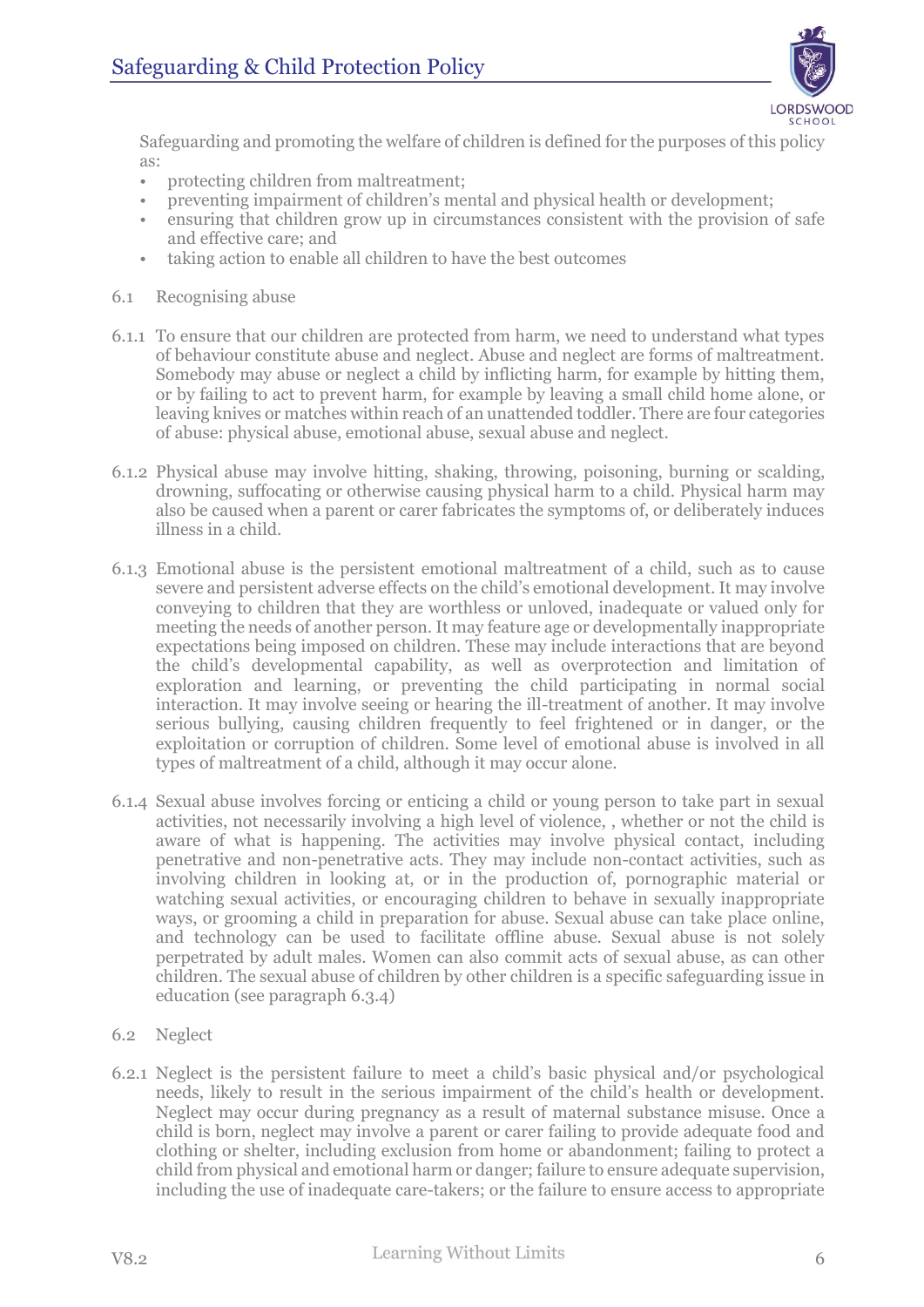

medical care or treatment. It may also include neglect of, or unresponsiveness to, a child's basic emotional needs.

#### <span id="page-7-0"></span>6.3 Peer-on-Peer Abuse

- 6.3.1 The school recognises that children are capable of abusing their peers, and that this abuse can include:
	- bullying (including cyberbullying);
	- physical abuse such as hitting, kicking, shaking, biting, hair pulling, or otherwise causing physical harm;
	- sexual violence, such as rape, assault by penetration and sexual assault;
	- sexual harassment, such as sexual comments, remarks, jokes and online sexual harassment, which may be stand-alone or part of a broader pattern of abuse;
	- up-skirting, which typically involves taking a picture under a person's clothing without them knowing, with the intention of viewing their genitals or buttocks to obtain sexual gratification, or cause the victim humiliation, distress or alarm;
	- sexting (also known as youth produced sexual imagery);
	- initiation/hazing type violence and rituals.

The values, ethos and behaviour policies provide the platform for staff and students to clearly recognise that abuse is abuse and it will never be tolerated or diminished in significance.

It should be recognised that there is a gendered nature to peer on peer abuse i.e. that it is more likely that girls will be victims and boys perpetrators.

Schools should recognise the impact of sexual violence and the fact children/young people can, and sometimes do, abuse their peers in this way.

As a school:

- We will not tolerate instances of peer on peer abuse and will not pass it off as "banter", "just having a laugh" or "part of growing up".
- We will follow both national and local guidance and policies to support any children/young people subject to peer on peer abuse, including sexting (also known as youth produced sexual imagery) and gang violence.
- We will follow the guidance on managing reports of child-on-child sexual violence and sexual harassment in schools.
- We will always record episodes of 'up-skirting'.
- We will monitor, act, analyse and report on this and all forms of 'peer on peer abuse' (prejudice & bullying).
- 6.3.2 While bullying between children is not a separate category of abuse and neglect, it is a very serious issue that can cause considerable anxiety and distress. All incidences of bullying should be reported and will be managed through our anti-bullying procedures. If the bullying is particularly serious, or the anti-bullying procedures are deemed ineffective, the Head and DSL will consider implementing child protection procedures.
- 6.3.3 The management of children and young people with sexually harmful behaviour is complex and the school will work with other relevant agencies to maintain the safety of the whole school community. Young people who display such behaviour may be victims of abuse themselves and the child protection procedures will be followed for both victim and perpetrator.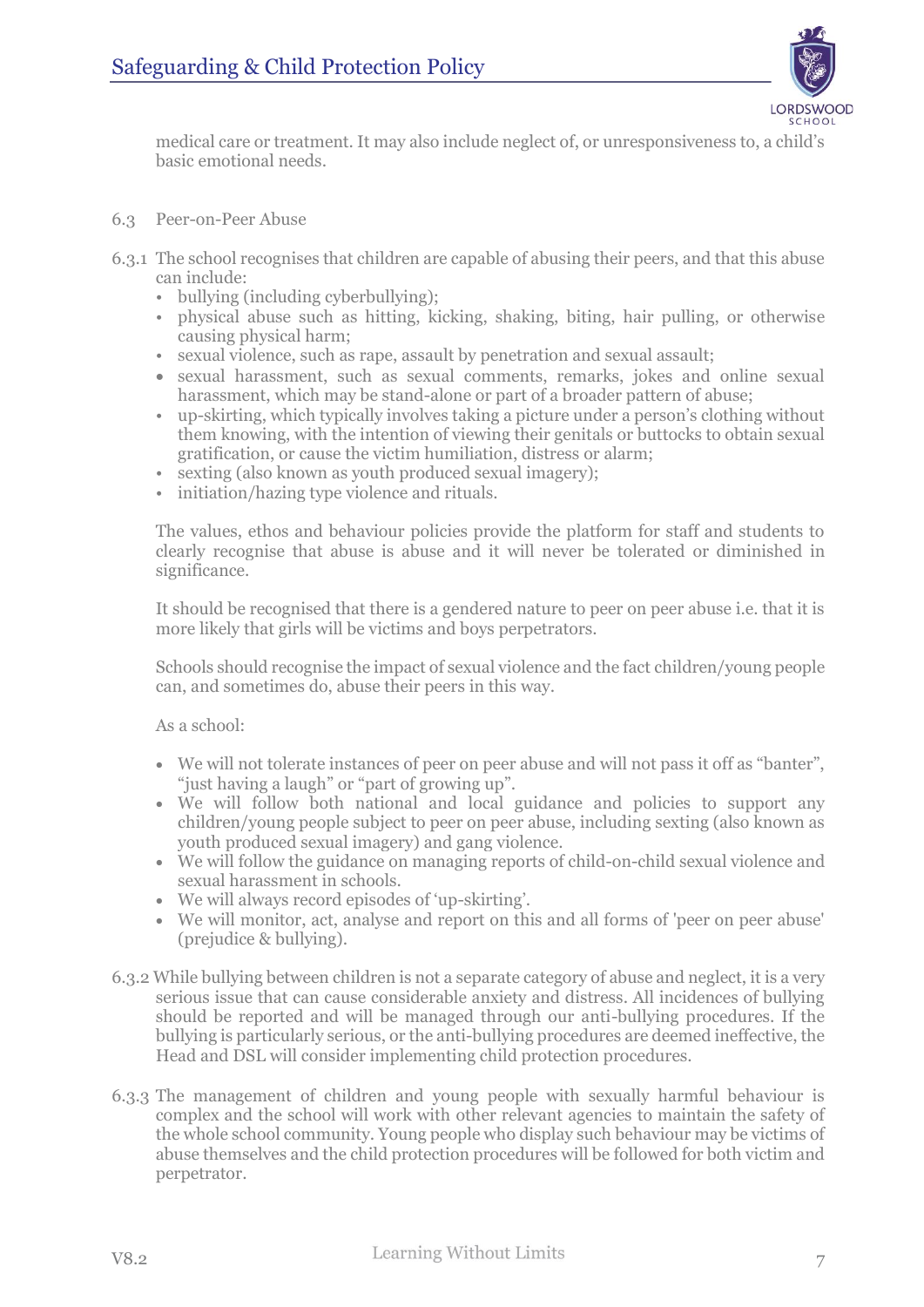

6.3.4 Child on Child Sexual Violence and Sexual Harassment

Sexual violence reports from children is important. A culture of vigilance, of being proactive and a zero-tolerance approach ensures that children are confident to report concerns. (Sexual abuse in Schools and Colleges Ofsted). Victims are reassured that they are being taken seriously and that they will be supported and kept safe. A victim should never be given the impression that they are creating a problem by reporting sexual violence or sexual harassment, nor should a victim ever be made to feel ashamed for making a report. Staff must inform the DSL (or Deputy), as soon as practically possible, if the DSL (or Deputy) is not involved in the initial report. The DSL (or Deputy) will manage the report in line with current guidance in KCSIE.

When taking down details of any harassment, the staff member devotes their full attention to the child and listens to what they are saying. All children are reassured, supported and taken seriously, they are never made to feel ashamed. When making notes, staff should be conscious of the need to remain engaged with the child and not appear distracted by the note taking. Nevertheless, it is essential a written record is made.

- <span id="page-8-0"></span>6.4 Child Sexual Exploitation (CSE) and Child Criminal Exploitation (CCE)
- 6.4.1 CSE involves exploitative situations, contexts and relationships where young people receive something as a result of engaging in sexual activities. Sexual exploitation can take many forms. What marks out exploitation is an imbalance of power in the relationship. The perpetrator always holds some kind of power over the victim which increases as the exploitative relationship develops. Sexual exploitation involves varying degrees of coercion, manipulation, intimidation or enticement, including unwanted pressure from peers to have sex, sexual bullying including cyberbullying and grooming. However, it also important to recognise that some young people who are being sexually exploited do not exhibit any external signs of this abuse and may not see themselves as a victim and may resent interference. However, this should not influence whether or not a referral is made. Some of the following signs may be indicators of CSE: children appear with unexplained gifts, who may have an older boyfriend or girlfriend, who misuse drugs and alcohol, who go missing for periods of time or suffer changes in their emotional well-being.
- 6.4.2 CCE is where an individual or a group takes advantage by power to coerce, manipulate or deceive a child or young person into committing a criminal act. CCE of children/young person can involve force/enticement based methods of compliance, which can involve threats of violence or actual violence and may include:
	- Travelling outside of the area they live in on public transport County lines
	- Committing crimes on behalf or requested by others because friends/family are being threatened with violence to settle debts or fabricated debts
	- Being forced to commit crimes so they can be part of a gang
	- Being encouraged or manipulated to commit crimes by social media
	- Receiving food, money, status in return for storing weapons or drugs
	- Participating in 'cuckooing', a form of crime in which drug dealers take over the home of a vulnerable person in order to use it as a base for drug dealing.

Some of the following signs may be indicators of CCE: Wearing new clothes, having money, mobile phones etc. without a reasonable excuse; Gang association or isolation from friends, different friends/social network; Exclusion or periods of absence from school; going missing from home/care without explanations; Receiving lots of texts or calls.

The abuse can be perpetrated by individuals or groups, males or females, and children or adults. The abuse can be a one-off occurrence or a series of incidents over time, and range from opportunistic to complex organised abuse. Victims can be exploited even when activity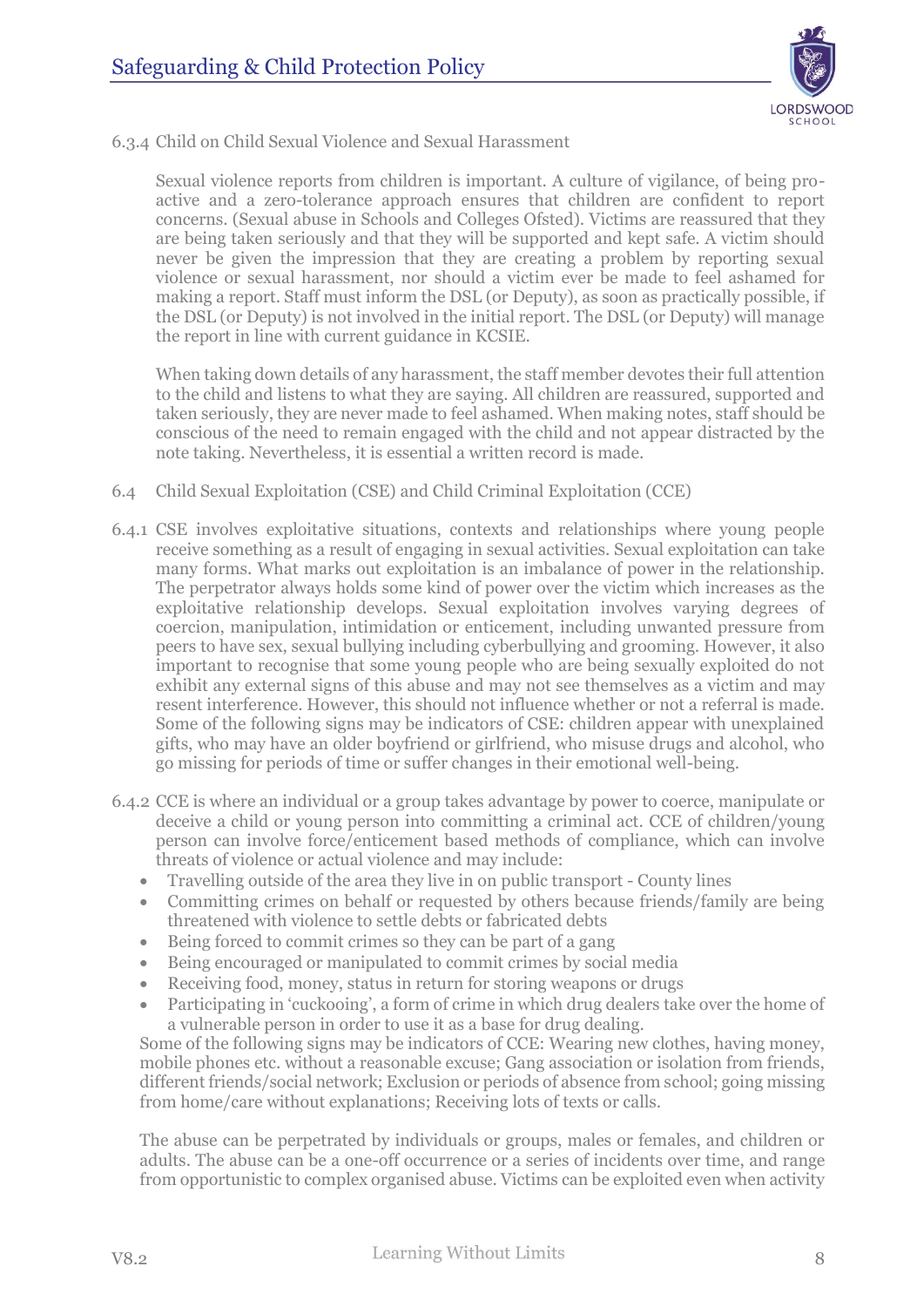

appears consensual and it should be noted exploitation as well as being physical can be facilitated and/or take place online.

- <span id="page-9-0"></span>6.5 Female Genital Mutilation (FGM)
- 6.5.1 All staff need to be alert to the possibility of a girl being at risk of FGM, or already having suffered FGM. There is a range of potential indicators that a child or young person may be at risk of FGM, which individually may not indicate risk but if there are two or more indicators present this could signal a risk to the child or young person. It should be noted that girls at risk of FGM may not yet be aware of the practice or that it may be conducted on them, so sensitivity should always be shown when approaching the subject.

For more information on the warning signs in relation to FGM, please visit the government advice link: <https://www.gov.uk/government/publications/female-genital-mutilation-guidelines>

6.5.2 There is a statutory duty upon teachers to report to the police where they discover that FGM appears to have been carried out on a girl under 18.

Section 5B of the Female Genital Mutilation Act 2003 places a statutory duty upon teachers along with regulated health and social care professionals in England and Wales, to report to the police where they suspect that FGM appears to have been carried out on a girl under the age of 18.

In addition to FGM, the African practice of "ironing" a girl's chest with a hot stone to delay breast formation which is spreading in the UK. This is a practice whereby mothers, aunties or grandmothers use a hot stone to massage across the breast repeatedly in order to "break the tissue" and slow its growth. The perpetrators, usually mothers, consider it a traditional measure which protects girls from unwanted male attention, sexual harassment and rape. Medical experts and victims regard it as child abuse which could lead to physical and psychological scars, infections, inability to breastfeed, deformities and breast cancer.

- 6.5 Mental Health
- 6.5.1 Mental health problems can, in some cases, be an indicator that a child has suffered or is at risk of suffering abuse, neglect or exploitation and school has an important role to play in supporting the mental health and well-being of our pupils.
- 6.5.2 Whilst only appropriately trained professionals should attempt to make a diagnosis of a mental health problem, staff are well placed to observe children day-to-day and identify those whose behaviour suggests that they may be experiencing a mental health problem or be at risk of developing one.
- 6.5.3 Where children have suffered abuse and neglect, or other potentially traumatic adverse childhood experiences, this can have a lasting impact throughout childhood, adolescence and into adulthood. It is key that staff are aware of how these children's experiences can impact on their mental health, behaviour and education.

6.5.4 If staff have a mental health concern about a child that is also a safeguarding concern, immediate action should be taken, following the Safeguarding policy and speaking to the DSL or a Deputy.

6.5.5 Additional information, advice and guidance has been published by the DFE, Public Health England and NSPCC.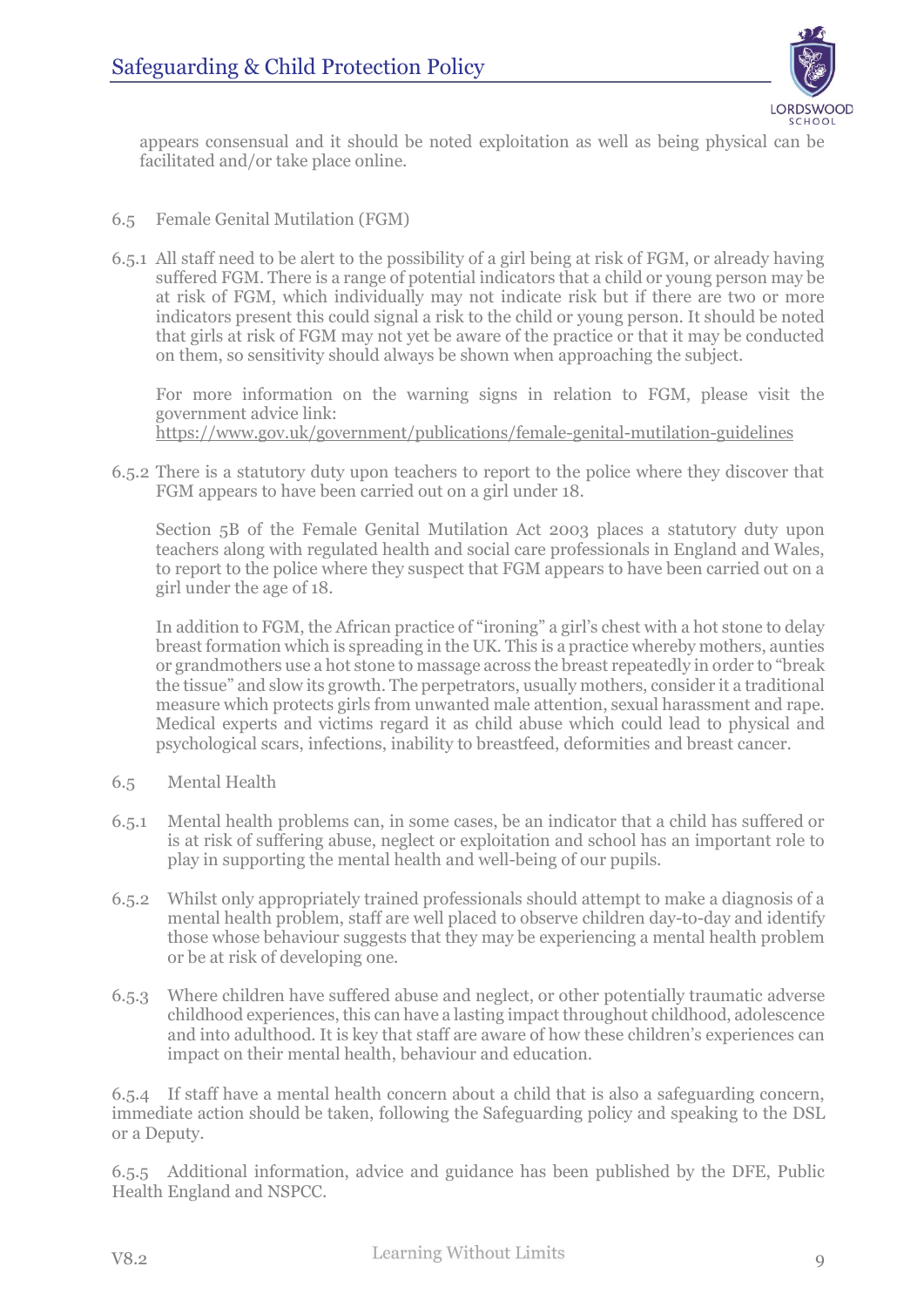

### <span id="page-10-0"></span>6.6 Radicalisation

- 6.6.1 Radicalisation refers to the process by which a person comes to support terrorism and forms of extremism.
- 6.6.2 From 1 July 2015 all schools are subject to section 26 of the Counter-Terrorism and Security Act 2015 to have due regard to the need to prevent people from being drawn into terrorism. This duty is known as the Prevent duty. The statutory Prevent guidance summarises the requirements on schools in terms of four general themes: risk assessment, working in partnership, staff training and IT policies.
- 6.6.3 It is possible to prevent vulnerable people from being radicalised during this process. However, there is no single way of identifying those individuals who are vulnerable. Radicalisation can occur in many different ways including specific background factors or specific influences such as family and friends. Social media and the internet is also a major factor in the radicalisation of young people.
- 6.6.4 Risk Assessment requires a general understanding of the risks affecting children and young people in the community and how to identify individual children who may be at risk of radicalisation.
- 6.6.5 The school ICT network will ensure that appropriate filtering is in place to block terrorist or extremist material.
- 6.6.6 As with other safeguarding risks, staff should be alert to changes in behaviour which could indicate that children may be in need of support or protection. Staff should use their professional judgement and act proportionately, which may include making a referral to the Channel programme.
- 6.6.7 Channel is a programme which focuses on providing support at an early stage to those who are identified as being vulnerable to being drawn into terrorism. An individual's engagement with the programme is entirely voluntary at all stages. Following a referral to Channel an assessment will be made to the extent to which identified individuals are vulnerable to being drawn into terrorism, and, where considered appropriate and necessary consent is obtained, arrangements made for support to be provided to those individuals.
- 6.6.8 For more information on this guidance please visit the government advice link below or telephone 0207 340 7264: [https://www.gov.uk/government/publications/channel](https://www.gov.uk/government/publications/channel-guidance)[guidance](https://www.gov.uk/government/publications/channel-guidance)
- <span id="page-10-1"></span>6.7 Missing from Education
- 6.7.1 We recognise that full attendance at school is important to the well-being of all our pupils and enables them to access the opportunities made available to them at school. Attendance is monitored closely as patterns of absence are sometimes a cause for concern. Absence may be linked to overlapping issues and contextual safeguarding should be reenforced.
- 6.7.2 A child going missing from education is a potential indicator of abuse or neglect. The DSL will monitor unauthorised absence, particularly where children go missing on repeated occasions. Where a pupil has 5 consecutive school days of unexplained absence and all reasonable steps\* have been taken by the school to establish their whereabouts without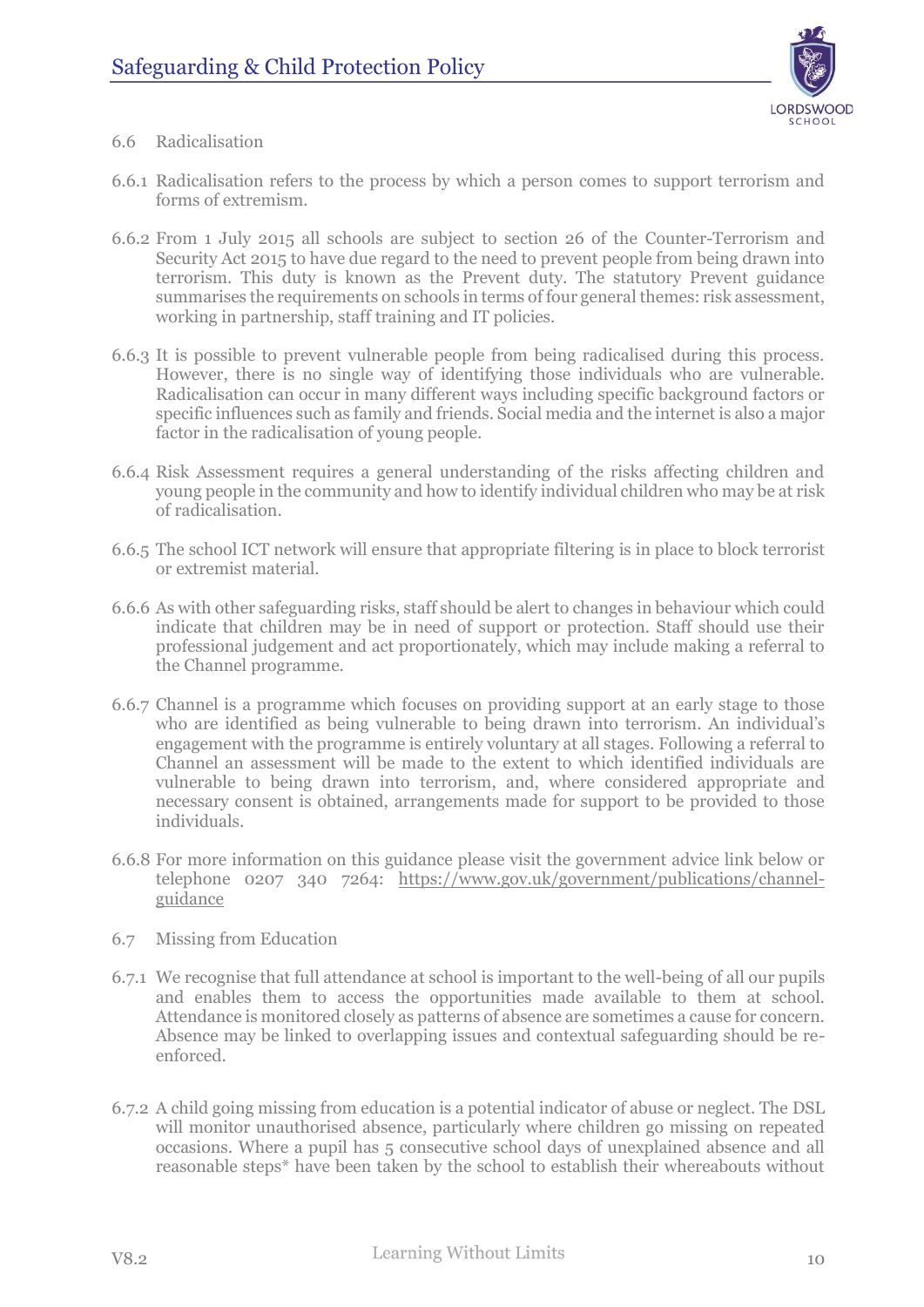

success, the school should make an immediate referral to your local Councils Children Missing Education (CME) Service. Home visits will be conducted when appropriate.

\*Reasonable steps

- Telephone calls to all known contacts
- Letters home (including recorded delivery)
- Contact with other schools where siblings may be registered
- Possible home visits, where safe to do so
- Enquiries to friends, neighbours etc. through school contacts
- Enquiries with any other Service known to be involved with the pupil/family
- All contacts and outcomes to be recorded on the pupils file.

#### <span id="page-11-0"></span>6.8 Illegal Drugs

When there is evidence or reasonable cause to believe that a young person is using illegal drugs appropriate action and support will be taken.

Further enquiries and/or further action will be taken when the school receives reliable information about drug and alcohol abuse by a child's parents/carers.

#### <span id="page-11-1"></span>6.9 Youth Produced Sexual Imagery (sexting)

The practice of children sharing images and videos via text message, email, social media or mobile messaging apps has become commonplace. However, this online technology has also given children the opportunity to produce and distribute sexual imagery in the form of photos and videos. Such imagery involving anyone under the age of 18 is illegal.

Youth produced sexual imagery refers to both images and videos where;

- a person under the age of 18 creates and shares sexual imagery of themselves with a peer under the age of 18
- a person under the age of 18 shares sexual imagery created by another person under the age of 18 with a peer under the age of 18 or an adult
- a person under the age if 18 is in possession of sexual imagery created by another person under the age of 18
- all incidents of this nature should be treated as a safeguarding concern and in line with the UKCCIS guidance 'Sexting in schools and colleges: responding to incidents and safeguarding young people'
- cases where sexual imagery of people under 18 has been shared by adults and where sexual imagery of a person of any age has been shared by an adult to a child is child sexual abuse and should be responded to accordingly

If a member of staff becomes aware of an incident involving youth produced sexual imagery they should follow the child protection procedures and refer to the DSL as soon as possible. The member of staff should confiscate the device involved and set it to flight mode or, if this is not possible, turn it off. Staff should not view, copy or print the youth produced sexual imagery.

The DSL should hold an initial review meeting with appropriate school staff and subsequent interviews with the children involved (if appropriate). Parents should be informed at an early stage and involved in the process unless there is reason to believe that involving parents would put the child at risk of harm. At any point in the process if there is concern a young person has been harmed or is at risk of harm a referral should be made to Children's Social Care or the Police as appropriate.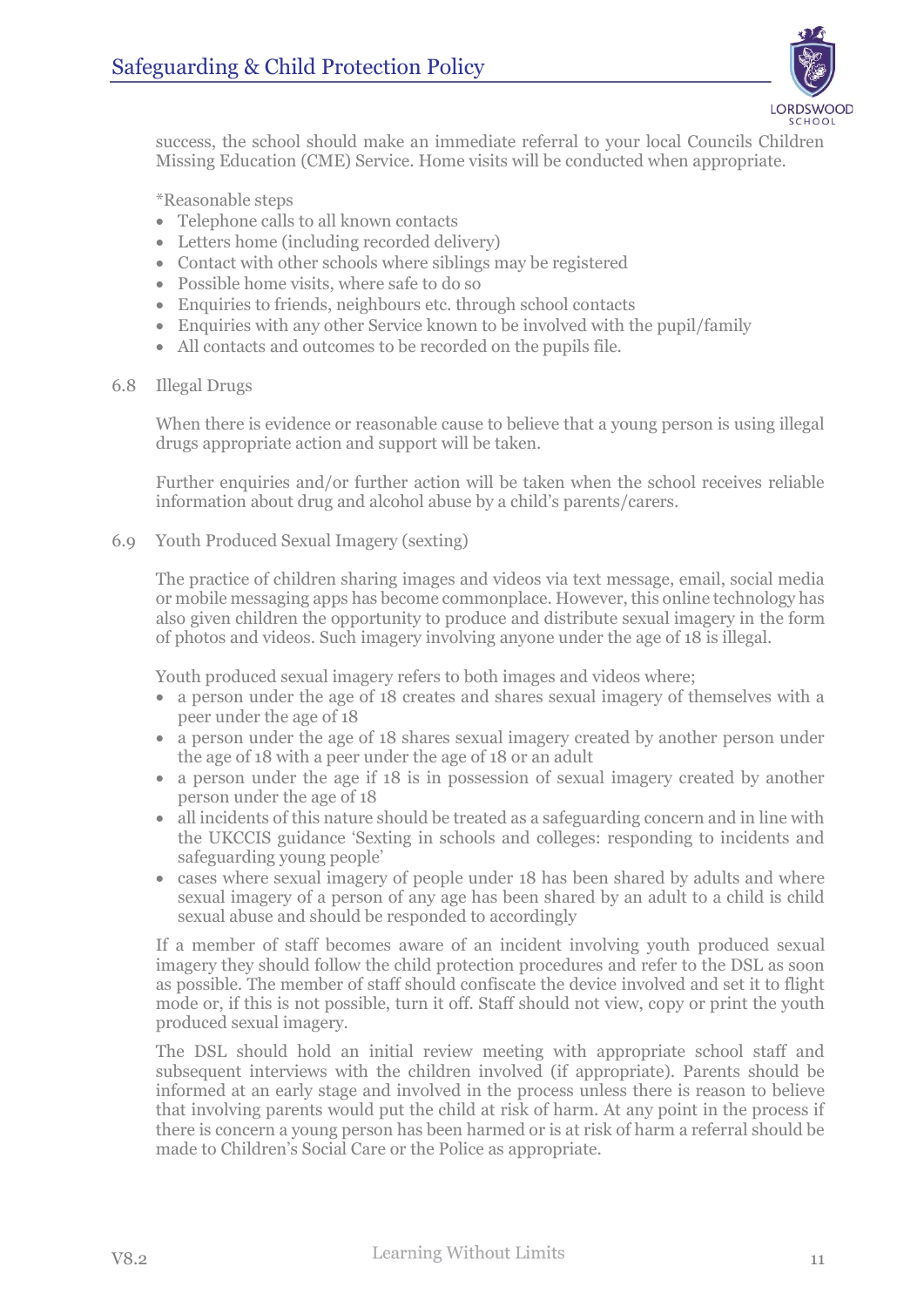

Early information sharing is vital. Immediate referral at the initial review stage should be made to Children's Social Care/Police if;

- the incident involves an adult:
- there is good reason to believe that a young person has been coerced, blackmailed or groomed or if there are concerns about their capacity to consent (for example, owing to special education needs);
- what you know about the imagery suggests the content depicts sexual acts which are unusual for the child's development stage or are violent;
- the imagery involves sexual acts;
- the imagery involves anyone aged 12 or under;
- there is reason to believe a child is at immediate risk of harm owing to the sharing of the imagery, for example the child is presenting as suicidal or self-harming.

If none of the above apply then the DSL will use their professional judgement to assess the risk to pupils involved and may decide, with input from the Head, to respond to the incident without escalation to Children's Social Care or the police.

In applying judgement the DSL will consider if;

- there is a significant age difference between the sender/receiver;
- there is any coercion or encouragement beyond the sender/receiver;
- the imagery was shared and received with the knowledge of the child in the imagery;
- $\bullet$  the child is more vulnerable than usual i.e. at risk;
- there is a significant impact on the children involved;
- the image is of a severe or extreme nature;
- the child involved understands consent:
- the situation is isolated or if the image been more widely distributed;
- there other circumstances relating to either the sender or recipient that may add cause for concern i.e. difficult home circumstances;
- the children have been involved in incidents relating to youth produced imagery before.

If any of these circumstances are present the situation will be escalated according to our child protection procedures, including reporting to the police or children's social care. Otherwise, the situation will be managed within the school.

The DSL will record all incidents of youth produced sexual imagery, including both the actions taken, actions not taken, reasons for doing so and the resolution in line with safeguarding recording procedures. Youth refers to anyone under the age of 18. https://www.gov.uk/government/uploads/system/uploads/attachment\_data/file/5459 97/Sexting\_in\_schools\_and\_colleges\_UKCCIS\_\_4\_.pdf

#### <span id="page-12-0"></span>6.10 Online Safety

Our pupils increasingly use electronic equipment on a daily basis to access the internet and share content and images via social media sites such as Facebook, Twitter, Instagram and Snapchat.

Unfortunately, some adults and other children use these technologies to harm children. The harm might range from sending hurtful or abusive texts or emails, to grooming and enticing children to engage in sexual behaviour such as webcam photography or face-toface meetings. Pupils may also be distressed or harmed by accessing inappropriate material such as pornographic websites or those which promote extremist behaviour, criminal activity, suicide or eating disorders.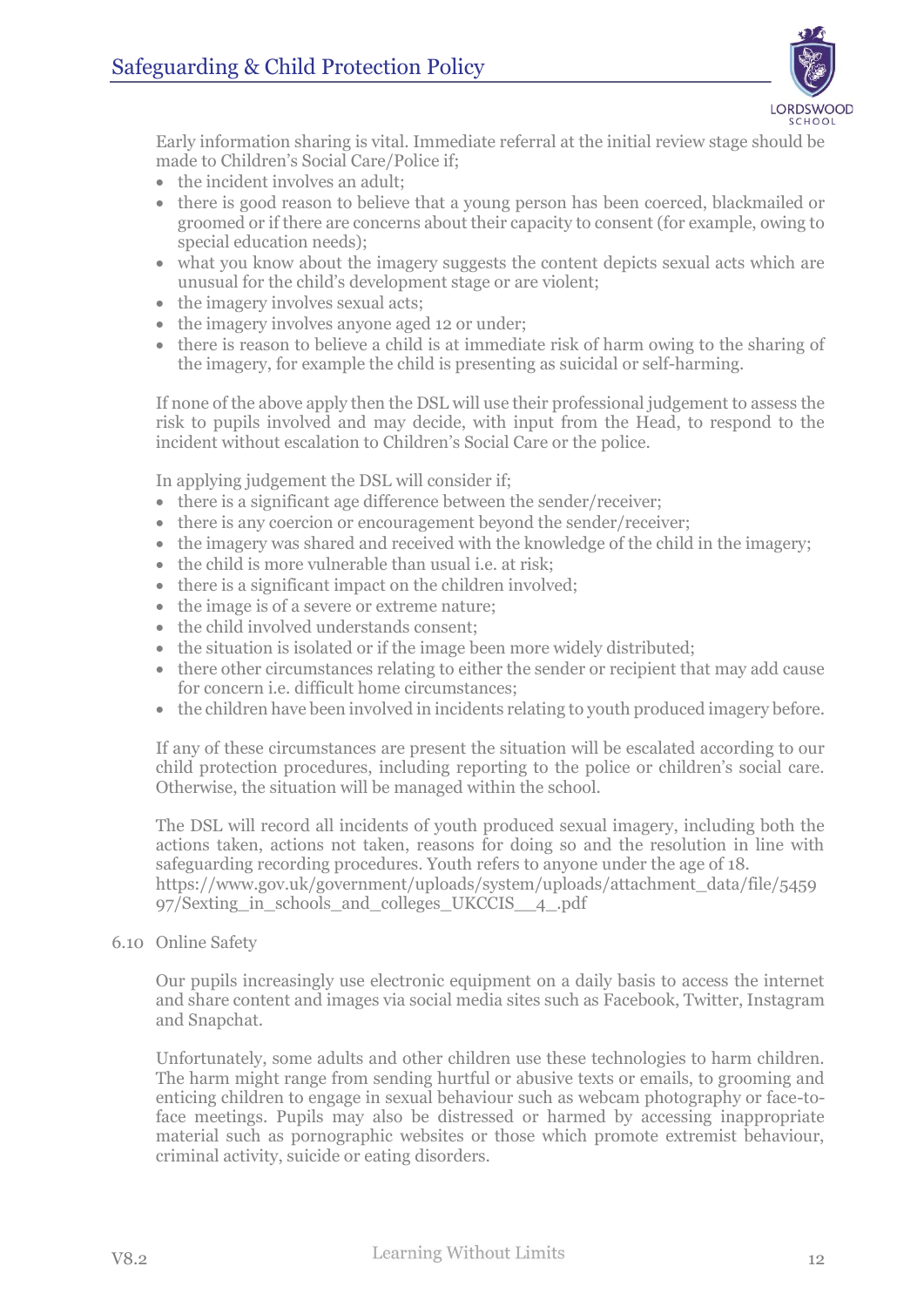

Where pupils are learning remotely, staff will encourage parents to provide their child/ren with age appropriate supervision and have the necessary parental controls in place on all devices. Remote teaching includes both recorded and live direct teaching time.

The School has an online safety policy which explains how we try to keep pupils safe online in school and at home and how we respond to online safety incidents. Staff take online training to combat cyber bullying and internet safety.

Pupils are taught about online safety throughout the curriculum and all staff receive online safety training which is regularly updated. The school online safety co-ordinator is listed at the beginning of this document. Risk Assessments are carried out annually alongside the policy review.

<span id="page-13-0"></span>6.11 Forced Marriage

A forced marriage is a marriage in which one or both people do not (or in cases of people with learning disabilities cannot) consent to the marriage but are coerced into it. Coercion may include physical, psychological, financial, sexual and emotional pressure. It may also involve physical or sexual violence and abuse.

Forced marriage is an appalling and indefensible practice and is recognised in the UK as a form of violence against women and men, domestic/child abuse and a serious abuse of human rights. Since June 2014 forcing someone to marry has become a criminal offence in England and Wales under the Anti-Social Behaviour, Crime and Policing Act 2014.

A forced marriage is not the same as an arranged marriage which is common in several cultures. The families of both spouses take a leading role in arranging the marriage but the choice of whether or not to accept the arrangement remains with the prospective spouses.

School staff should never attempt to intervene directly as a school or through a third party. Contact should be made with social care or the Forced Marriage Unit 200 7008 0151.

#### <span id="page-13-1"></span>6.12 Honour Based Abuse

Honour based abuse (HBA) can be described as a collection of practices, which are used to control behaviour within families or other social groups to protect perceived cultural and religious beliefs and/or honour. Such abuse, including violence, can occur when perpetrators perceive that a relative has shamed the family and/or community by breaking their honour code.

Honour based abuse might be committed against people who;

- become involved with a boyfriend or girlfriend from a different culture or religion;
- want to get out of an arranged marriage;
- want to get out of a forced marriage;
- wear clothes or take part in activities that might not be considered traditional within a particular culture.

It is a violation of human rights and may be a form of domestic and/or sexual abuse. There is no, and cannot be, honour or justification for abusing the human rights of others.

#### <span id="page-13-2"></span>6.13 Private Fostering Arrangements

A private fostering arrangement occurs when someone other than a parent or close relative cares for a child for a period of 28 days or more, with the agreement of the child's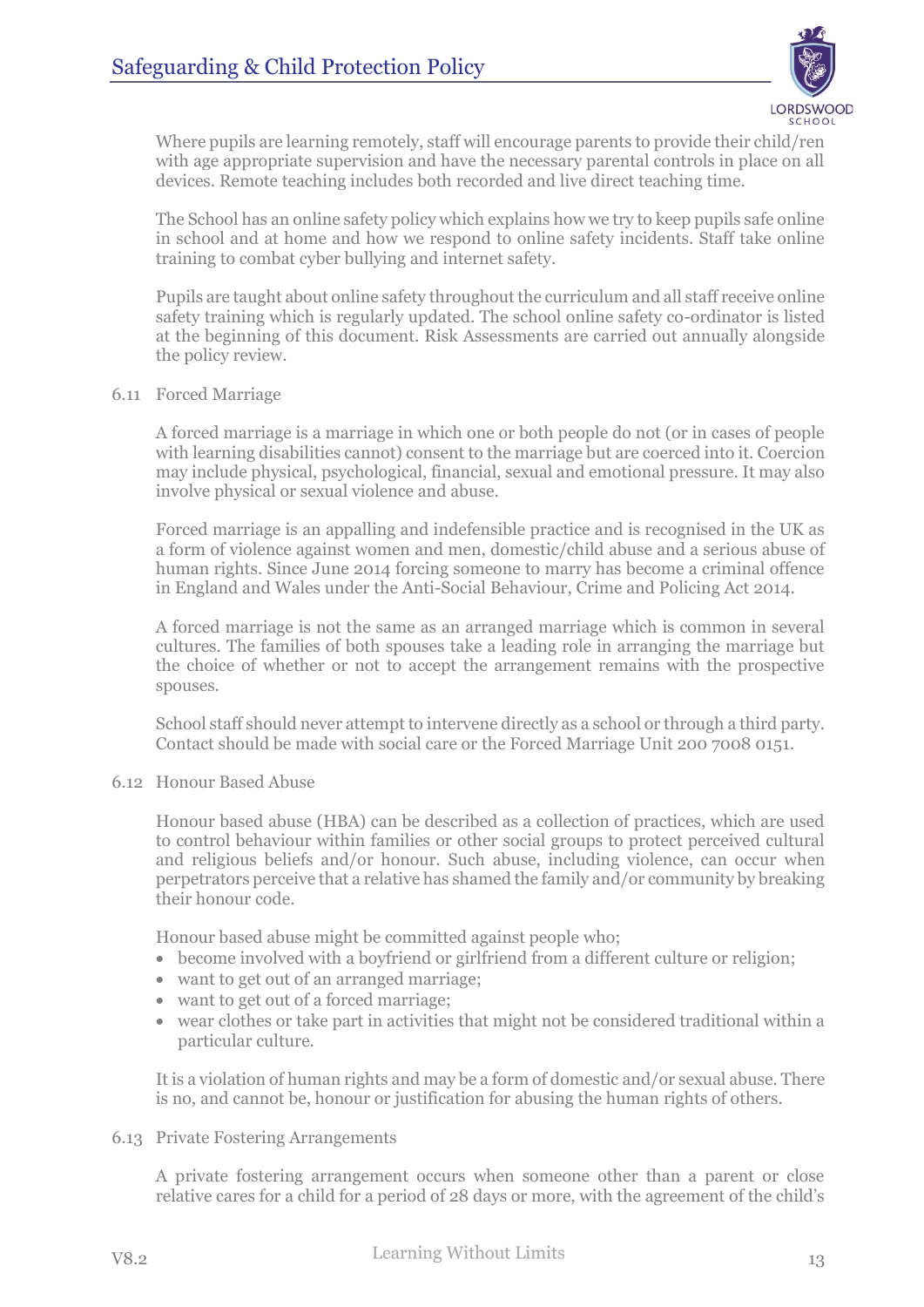

parents. It applies to children under the age of 16 or 18 if the child is disabled. Children looked after by the local authority or who are place in residential schools, children's homes or hospitals are not considered to be privately fostered.

Private fostering occurs in all cultures, including British culture and children may be privately fostered at any age.

The school recognises that most privately fostered children remain safe and well but are aware that safeguarding concerns have been raised in some cases. Therefore, all staff are alert to possible safeguarding issues, including the possibility that the child has been trafficked into the country.

By law, a parent, private foster carer or other persons involved in making a private fostering arrangement must notify children's services as soon as possible. However, where a member of staff becomes aware that a pupil may be in a private fostering arrangement they will raise this will the DSL and the DSL will notify their local authority Children's Social Care of the circumstances.

<span id="page-14-0"></span>6.14 Children with family members in prison

Children with a parent or family member in prison are at risk of poverty, stigma and bullying, isolation and poor mental health. Performance at school may drop and they may have to take on extra responsibilities at home, including becoming young carers in some situations. The school is aware of which children have a parent or family member in prison, maintaining confidentiality where necessary.

<span id="page-14-1"></span>6.15 Gangs, Organised Crime and County Lines

A gang is typically a noticeable group of individuals that spends time in public and engages in criminal activity and violence. This includes recruiting young people to transport and sell Class A drugs from urban areas to coastal towns. Young people are also used to transport and hide weapons. The group may also be territorial or in conflict with other gangs. Young people involved in gangs have an increased risk of experiencing violence and other types of abuse. Gang crime and serious youth violence is also often synonymous with knife crime and CCE.

Teachers have the power to search pupils without consent for 'prohibited items' such as knives and weapons, alcohol, illegal drugs, tobacco, and any item that staff reasonably suspect has been, or is likely to be, used to commit an offence, cause personal injury or damage to property.

Anyone worried about a student involved in, or at risk from, gangs can call the NSPCC on 0808 800 5000.

<span id="page-14-2"></span>6.16 Up Skirting

Up Skirting is now a criminal offence. This typically involves taking a picture under a person's clothing without them knowing, with the intention of viewing their genitals or buttocks to obtain sexual gratification, or cause the victim humiliation, distress or alarm.

<span id="page-14-3"></span>6.17 Serious Violence

Signs of serious violence may include increased absence from school, a change in friendships or relationships with older individuals or groups, a significant decline in performance, signs of self-harm or a significant change in wellbeing, or signs of assault or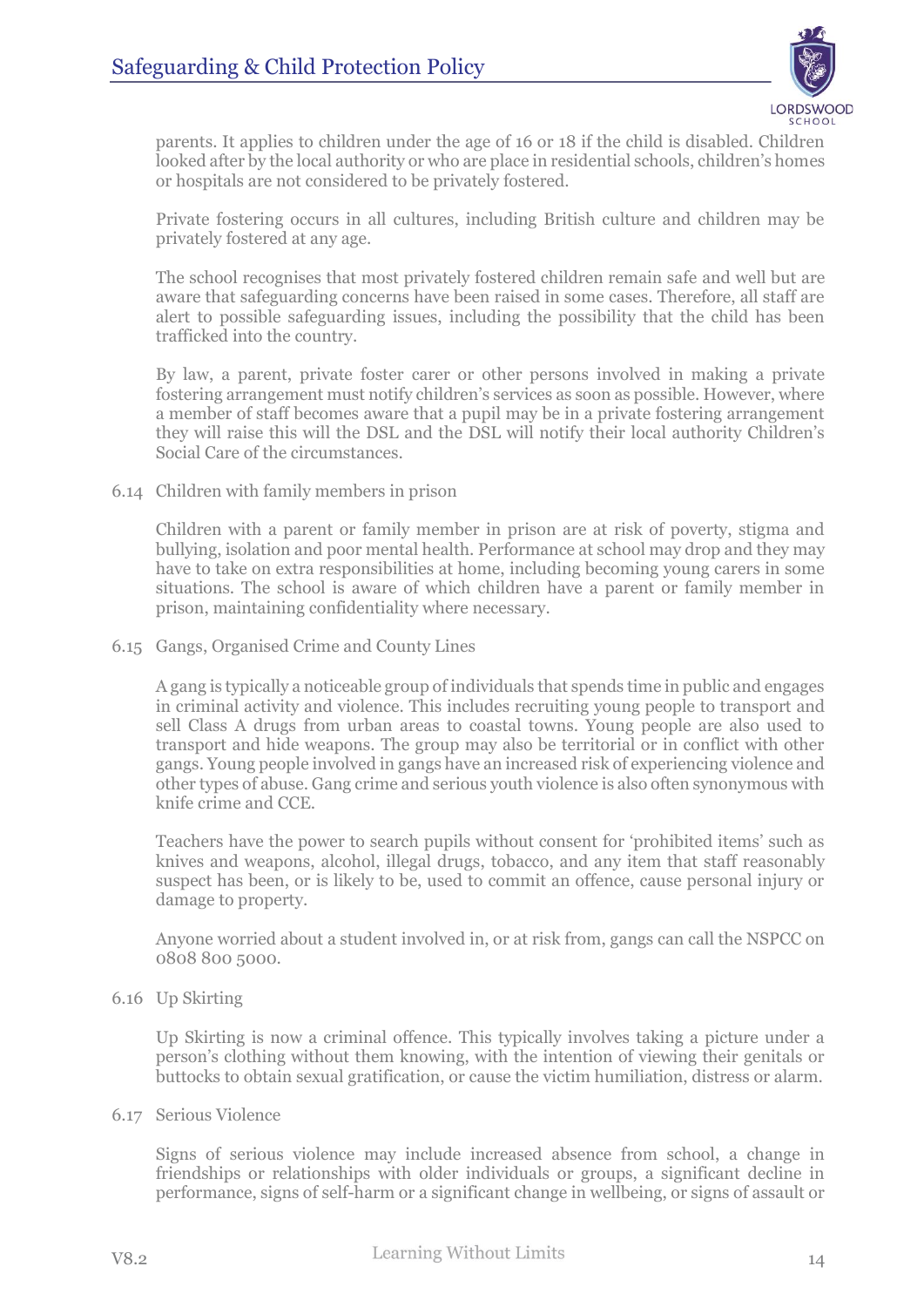

unexplained injuries. Unexplained gifts or new possessions could also indicate that children have been approached by, or are involved with, individuals associated with criminal networks or gangs.

<span id="page-15-0"></span>6.18 Children and the Court System

Children are sometimes required to give evidence in criminal courts, either for crimes committed against them or for crimes they have witnessed. Making child arrangements via the family courts following separation can be stressful and entrench conflict in families. This can be stressful for children.

6.19 Opportunities to teach safeguarding

The school will ensure that children are taught about safeguarding, including online safety. This will be considered as part of providing a planned broad and balanced curriculum. This will include covering relevant issues for school through Relationships Education (for all primary pupils) and Relationships and Sex Education (for all secondary pupils) and Health Education (for all pupils in state-funded schools).

- <span id="page-15-1"></span>7 Safeguarding and Child Protection Procedures
- <span id="page-15-2"></span>7.1 Indicators of abuse and what you might see
- 7.1.1 Physical signs define some types of abuse, for example, bruising, bleeding or broken bones. The identification of physical signs is complicated, as children may go to great lengths to hide injuries, often because they are ashamed or embarrassed, or their abuser has threatened further violence or trauma. It is also quite difficult for anyone without medical training to categorise injuries into accidental or deliberate with any degree of certainty. For these reasons it is vital that staff are also aware of the range of behavioural indicators of abuse and report any concerns to the DSL.
- 7.1.2 Remember, it is your responsibility to report your concerns. It is not your responsibility to investigate or decide whether a child has been abused. A child who is being abused and/or neglected may:
	- have bruises, bleeding, burns, fractures or other injuries
	- show signs of pain or discomfort
	- keep arms and legs covered, even in warm weather
	- be concerned about changing for PE or swimming
	- look unkempt and uncared for
	- $\bullet$  change their eating habits
	- have difficulty in making or sustaining friendships
	- appear fearful
	- be reckless with regard to their own or other's safety
	- self-harm
	- frequently miss school or arrive late
	- show signs of not wanting to go home
	- $\bullet$  display a change in behaviour from quiet to aggressive, or happy to withdrawn
	- challenge authority
	- become disinterested in their school work
	- be constantly tired or preoccupied
	- be wary of physical contact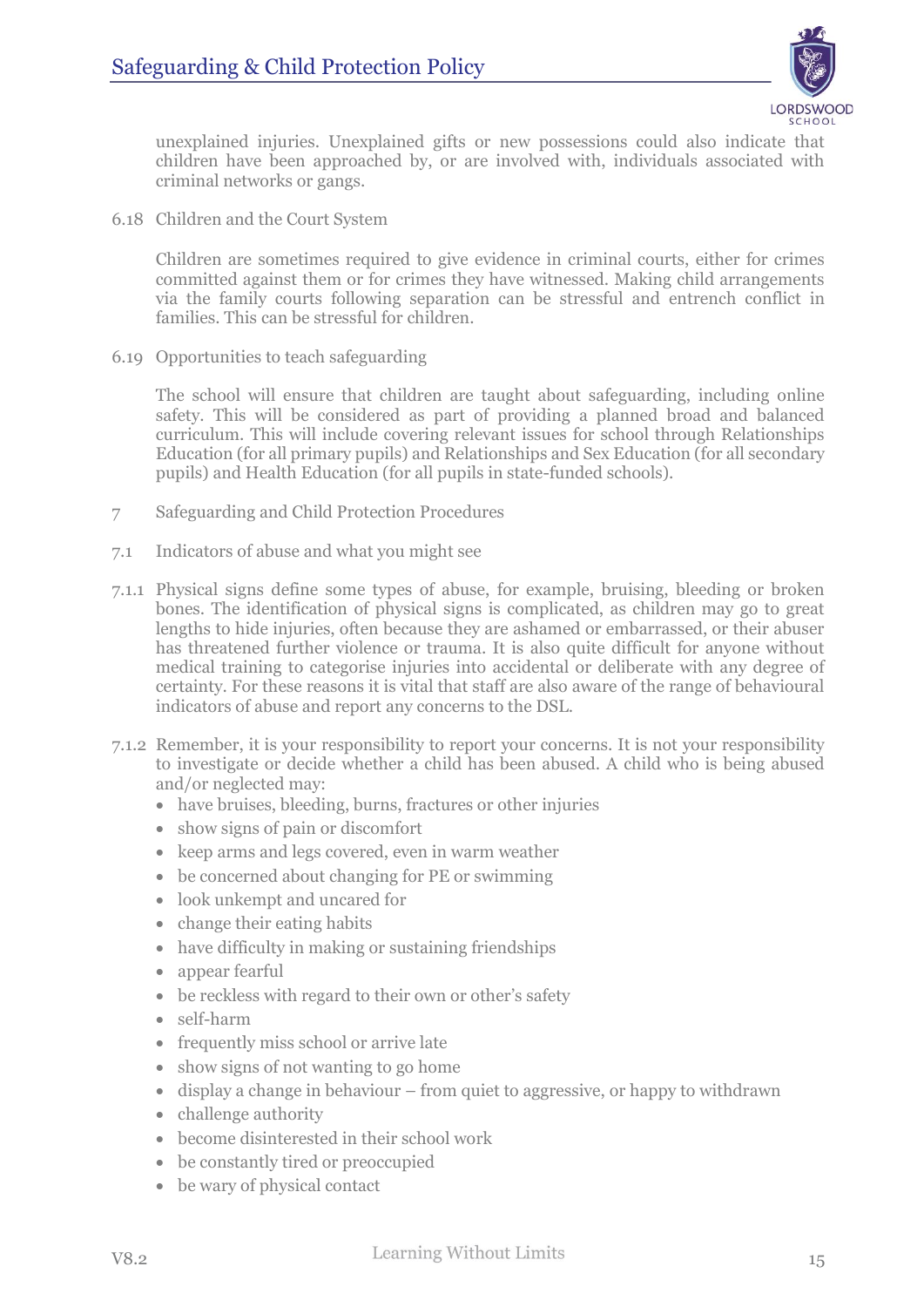

- be involved in, or particularly knowledgeable about drugs or alcohol
- display sexual knowledge or behaviour beyond that normally expected for their age.
- 7.1.3 Children with special educational needs (SEN) and disabilities can face additional safeguarding challenges of which staff need to be aware. Disability and special educational needs children may be more prone to be persistently missing from education, involved in 'honour based' abuse, have a parent in prison or be involved in county lines. Additional barriers can exist when recognising abuse and neglect in this group of children. These can include:
	- assumptions that indicators of possible abuse such as behaviour, mood and injury relate to the child's disability without further exploration;
	- being more prone to peer group isolation than other children;
	- the potential for children with SEN and disabilities being disproportionally impacted by behaviours such as bullying, without outwardly showing any signs;
	- communication barriers and difficulties in overcoming these barriers.
- 7.1.4 Individual indicators will rarely, in isolation, provide conclusive evidence of abuse. They should be viewed as part of a jigsaw, and each small piece of information will help the DSL to decide how to proceed. It is very important that you report your concerns.
- 7.1.5 Safeguarding incidents and/or behaviours can be associated with factors outside the school and/or can occur between children outside of this environment. All staff, but especially the DSL (and Deputies) will consider whether children are at risk of abuse or exploitation in situations outside their families. Extra-familial harms take a variety of different forms and children can be vulnerable to multiple harms including (but not limited to) sexual exploitation, criminal exploitation, and serious youth violence.
- <span id="page-16-0"></span>7.2 Taking action
- 7.2.1 Key points to remember for taking action are:
	- in an emergency take the action necessary to help the child, for example, call 999
	- report your concern to the DSL as quickly as possible and if they are not available ensure the information is shared with the most senior person in the school that day and ensure action is taken to report the concern to children's social care
	- do not start your own investigation
	- share information on a need-to-know basis only, do not discuss the issue with colleagues, friends or family
	- complete a record of concern
	- seek support for yourself if you are distressed.
- <span id="page-16-1"></span>7.3 If you suspect a child is at risk of harm
- 7.3.1 There will be occasions when you suspect that a child may be at serious risk, but you have no 'real' evidence. The child's behaviour may have changed, their artwork could be bizarre or you may have noticed other physical but inconclusive signs. In these circumstances, you should try to give the child the opportunity to talk. The signs you have noticed may be due to a variety of factors and it is fine to ask the child if they are alright or if you can help in any way.
- 7.3.2 Ensure these concerns are reported to the DSL. If the child does begin to reveal that they are being harmed you should follow the advice in the section 'If a child discloses to you'. If, following your conversation, you remain concerned, you should discuss your concerns with the DSL.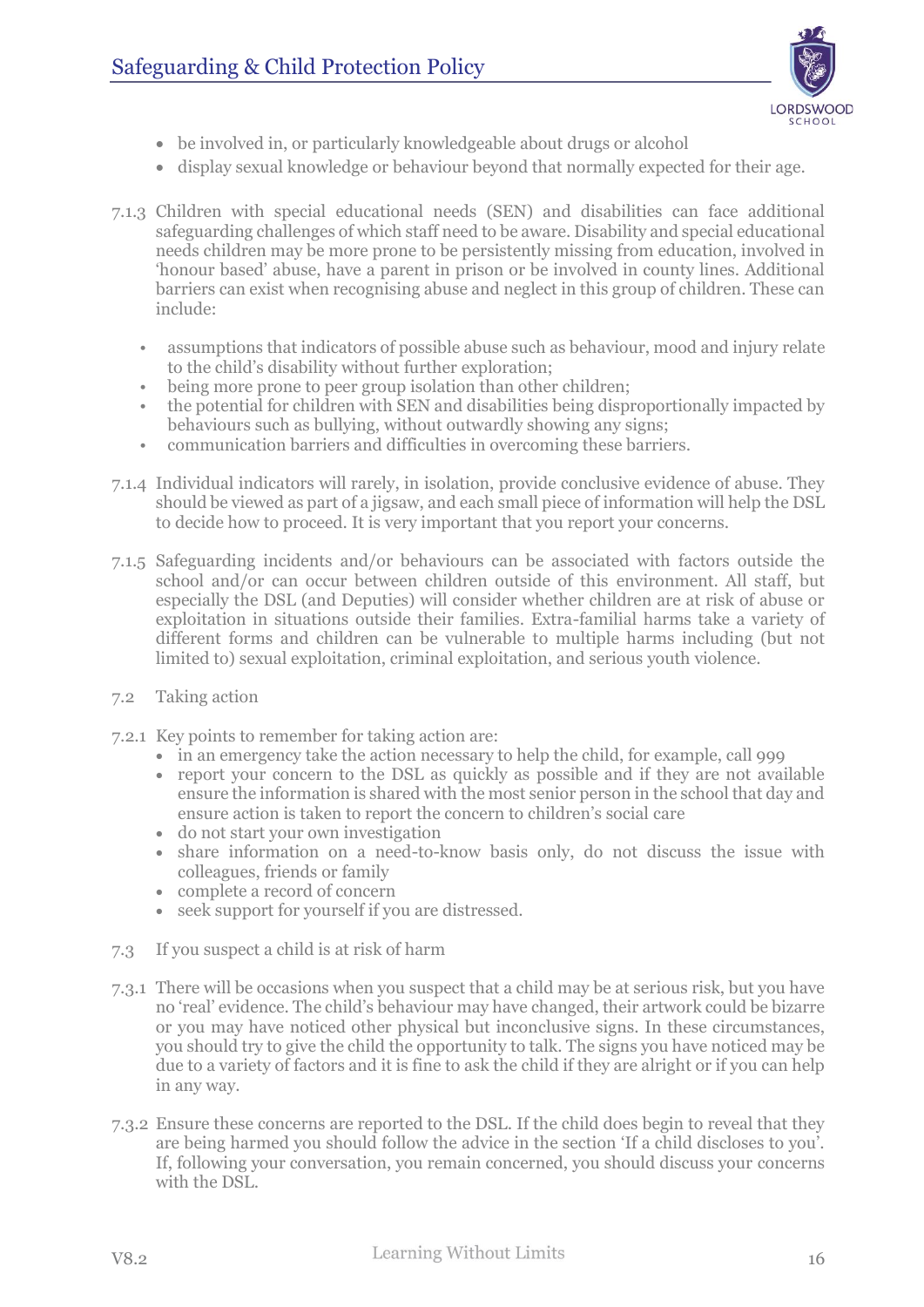

- 7.3.3 The Department for Education has produced advice titled "What to do if you are worried a child is being abused 2015- Advice for practitioners" to help practitioners identify child abuse and neglect and take appropriate action in response.
- <span id="page-17-0"></span>7.4 If a child discloses information to you
- 7.4.1 It takes a lot of courage for a child to disclose that they are being neglected or abused. They may feel ashamed, particularly if the abuse is sexual, their abuser may have threatened what will happen if they tell, they may have lost all trust in adults, or they may believe, or have been told, that the abuse is their own fault.
- 7.4.2 If a child talks to you about any risks to their safety or wellbeing you will need to let them know that you must pass the information on, you are not allowed to keep secrets. The point at which you do this is a matter for professional judgement.
- 7.4.3 During your conversation with the child allow them to speak freely. Remain calm and do not over react as the child may stop talking if they feel they are upsetting you. Give reassuring nods or words of comfort and do not be afraid of silences, remembering how hard this must be for the child. Do not automatically offer any physical touch as comfort. It may be anything but comforting to a child who has been abused.
- 7.4.4 Under no circumstances ask leading or investigative questions such as how many times this has happened, whether it happens to siblings too, or what does the child's mother thinks about all this.
- 7.4.5 Tell the child what will happen next. The child may agree to go with you to see the DSL. Otherwise let them know that someone will come to see them before the end of the day.
- 7.4.6 Report verbally to the DSL and write up your conversation as soon as possible on the record of concern form and hand it to the DSL. Ensure you seek support if you feel distressed.
- <span id="page-17-1"></span>7.5 Notifying parents
- 7.5.1 The school will normally seek to discuss any concerns about a child with their parents. This must be handled sensitively and the DSL will make contact with the parent in the event of a concern, suspicion or disclosure. However, if the school believes that notifying parents could increase the risk to the child or exacerbate the problem, advice will first be sought from children's social care.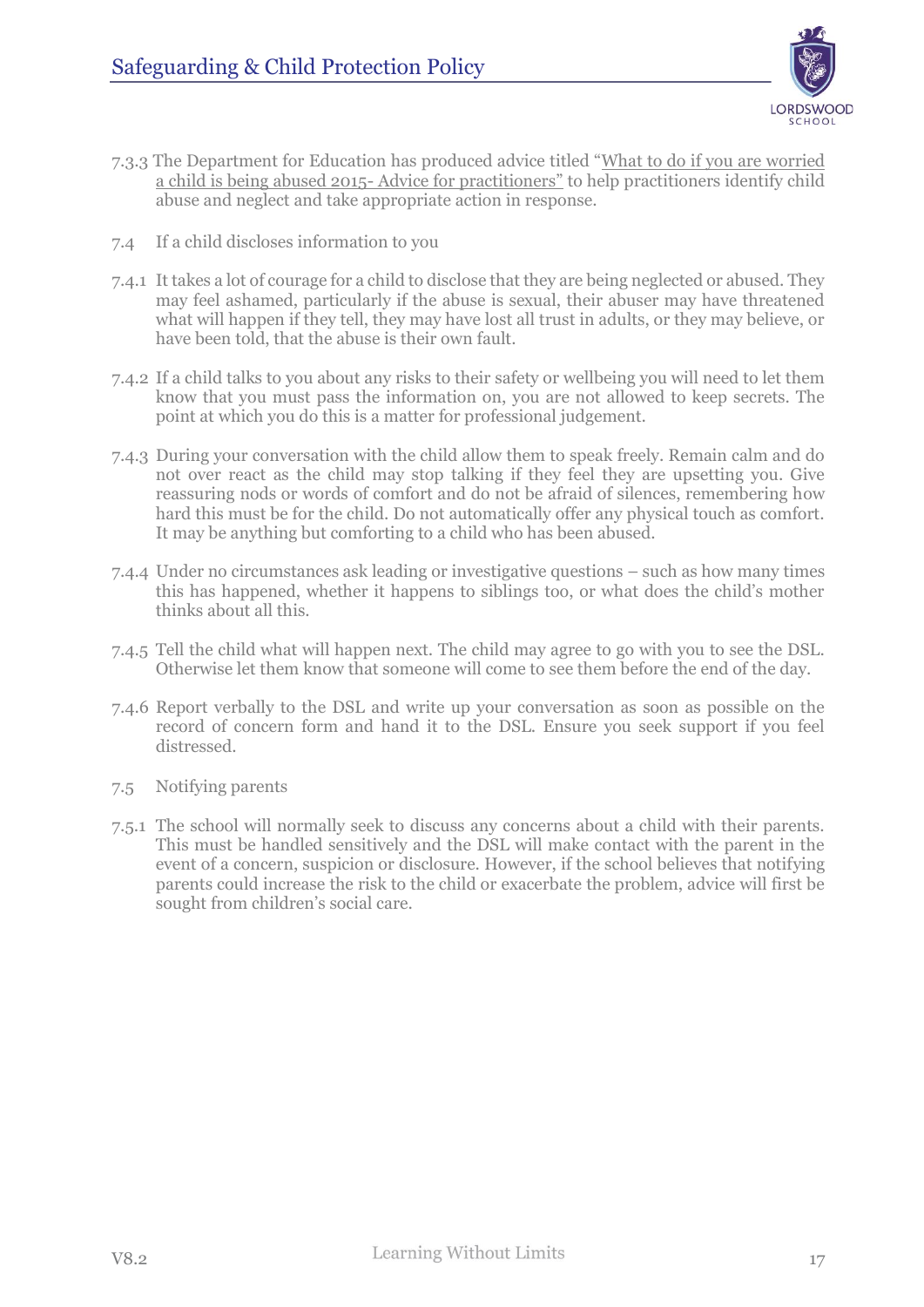

# <span id="page-18-0"></span>7.6 Referral to children's social care

7.6.1 This diagram illustrates what action should be taken and who should take it where there are concerns about a child. If, at any point, there is a risk of immediate serious harm to a child a referral should be made to children's social care immediately. **Anybody can make a referral.**



- (1) In cases which also involve a concern or an allegation of abuse against a staff member, see Part four of this guidance.
- (2) Early help means providing support as soon as a problem emerges at any point in a child's life. Where a child would benefit from co-ordinated early help, an early help inter-agency assessment should be arranged. Chapter one of Working Together to Safeguard Children provides detailed guidance on the early help process.
- (3) Referrals should follow the process set out in the local threshold document and local protocol for assessment. Chapter one of Working Together to Safeguard Children.
- (4) Under the Children Act 1989, local authorities are required to provide services for children in need for the purposes of safeguarding and promoting their welfare. Children in need may be assessed under section 17 of the Children Act 1989. Under section 47 of the Children Act 1989, where a local authority has reasonable cause to suspect that a child is suffering or likely to suffer significant harm, it has a duty to make enquiries to decide whether to take action to safeguard or promote the child's welfare. Full details are in Chapter one of Working Together to Safeguard Children.
- (5) This could include applying for an Emergency Protection Order (EPO).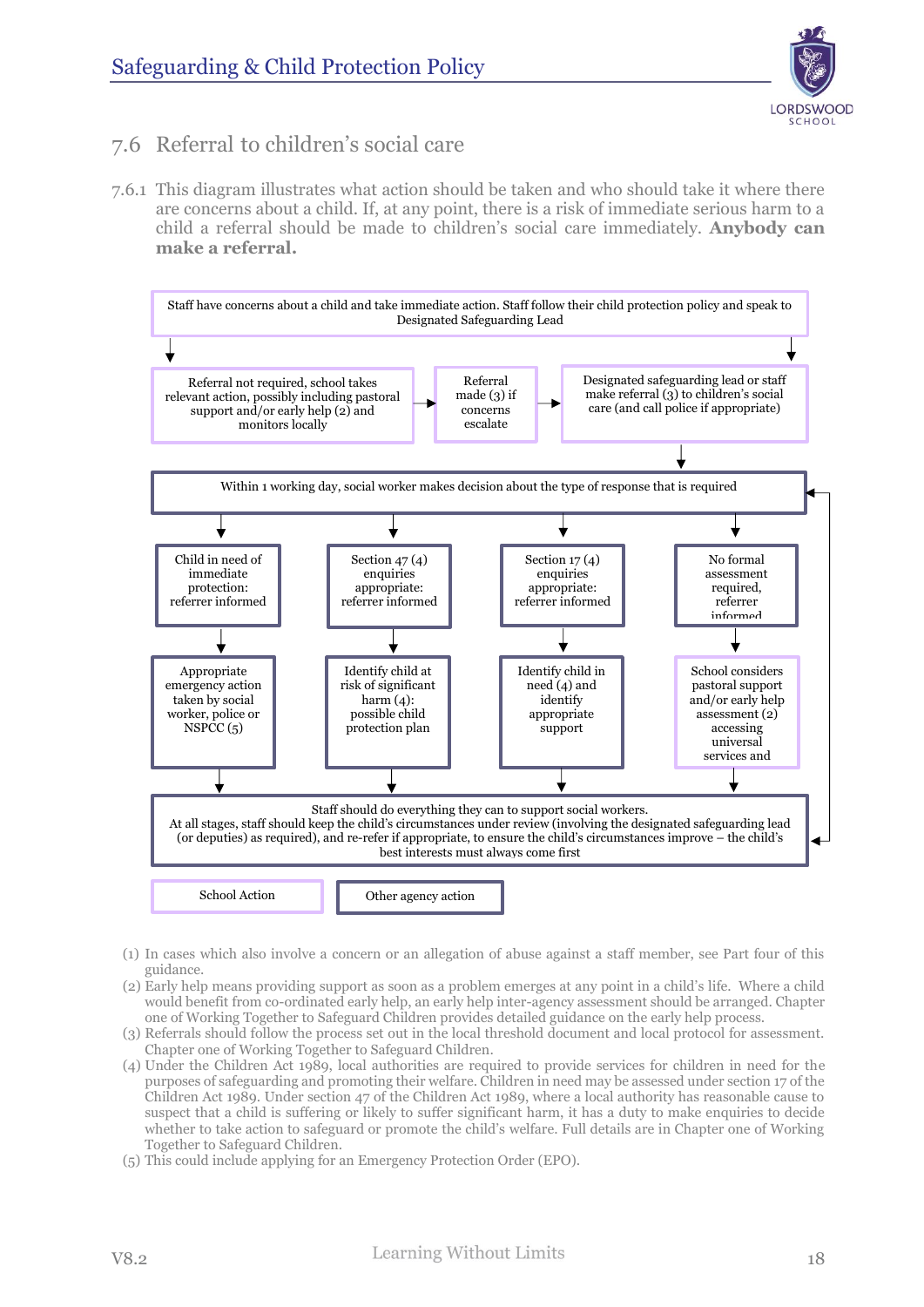

# <span id="page-19-0"></span>8 Supporting Children

- 8.1 We recognise that providing early help and early information sharing are more effective in promoting the welfare of children, than reacting later. Early help means providing support as soon as a problem emerges, at any point in a child's life and we are particularly alert to the potential need for early help for a child who:
	- is disabled and has specific additional needs
	- has special educational needs (whether or not they have a statutory Education, Health and Care Plan)
	- is a young carer
	- is showing signs of being drawn in to anti-social or criminal behaviour, including gang involvement and association with organised crime groups
	- is frequently missing/goes missing from care or from home
	- is at risk of modern slavery, trafficking or exploitation
	- is at risk of being radicalised or exploited
	- is in a family circumstance presenting challenges for the child, such as drug and alcohol misuse, adult mental health issues and domestic abuse
	- is misusing drugs or alcohol themselves
- 8.2 When a child requires support from more than one agency (e.g. education, health, housing, police), the school will complete an Early Help Assessment (EHA) and identify what help the child/ family require, to prevent their needs escalating to a point where intervention via a statutory assessment under the Children Act 1989 is needed.
- 8.3 We recognise that a child who is abused, who witnesses violence or who lives in a violent environment may feel helpless and humiliated, may blame themselves, and find it difficult to develop and maintain a sense of self-worth. We recognise that the school may provide the only stability in the lives of children who have been abused or who are at risk of harm.
- 8.4 Our school will support all children by:
	- Encouraging the development of self-esteem and resilience in every aspect of school life, including through the planned curriculum
	- Promoting a caring, safe and positive environment within the school by vigilance and explicitly promoting children's welfare
	- Ensure that all children know there is an adult in the school who they can approach if they are worried or in difficulty
	- Include regular consultation with children e.g. through safety questionnaires, participation in anti-bullying week, asking children to report whether they have had happy/sad lunchtimes/playtimes
	- Liaising and working together with all other support services and those agencies involved in the safeguarding of children
	- Notifying Children's Services as soon as there is a significant concern
	- Ensuring that a named teacher is designated for Looked After Children (LAC) and that an up to date list of children is regularly reviewed and updated
	- Providing continuing support to a child (about whom there have been concerns) who leaves the school, by ensuring that such concerns and school medical records are forwarded under confidential cover to the Head at the pupil's new school as a matter of urgency
	- Listening to a child's wishes and feelings.
- 8.5 Children in Early Years are encouraged to understand how to keep themselves safe and this will be developed throughout their time in Early Years.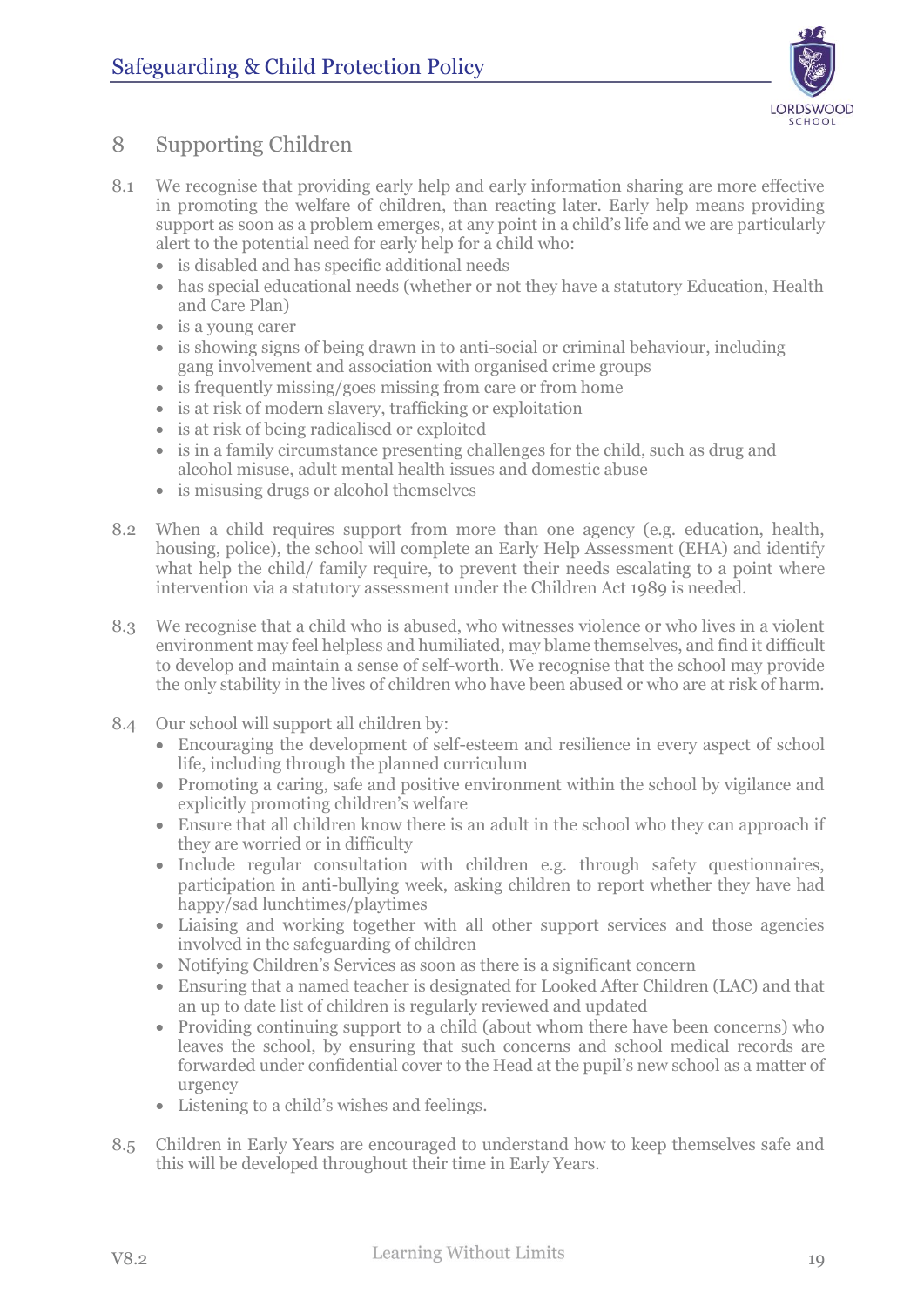

8.6 Children potentially at greater risk of harm

Children who need a social worker (Child in Need and Child Protection Plans)

Children may need a social worker due to safeguarding or welfare needs. Children may need this help due to abuse, neglect and complex family circumstances. A child's experiences of adversity and trauma can leave them vulnerable to further harm, as well as educationally disadvantaged in facing barriers to attendance, learning, behaviour and mental health.

Local authorities should share the fact a child has a social worker, and the DSL should hold and use this information so that decisions can be made in the best interests of the child's safety, welfare and educational outcomes. This should be considered as a matter of routine. There are clear powers to share this information under existing duties on both local authorities and schools and colleges to safeguard and promote the welfare of children.

Where children need a social worker, this should inform decisions about safeguarding (for example, responding to unauthorised absence or missing education where there are known safeguarding risks) and about promoting welfare (for example, considering the provision of pastoral and/or academic support, alongside action by statutory services).

Findings from the Children in Need review, 'Improving the educational outcomes of Children in Need of help and protection' contains further information; the conclusion of the review, 'Help, protection, education' sets out action Government is taking to support this.

- <span id="page-20-0"></span>9 Supporting Staff
- 9.1 We recognise that staff who have become involved with a child who has suffered harm, or appears to be likely to suffer harm, may find the situation stressful and upsetting. We will support such staff by providing regular sessions to talk through their anxieties and to seek further support.
- <span id="page-20-1"></span>10 If you have concerns about a colleague (including supply staff and volunteers)
- 10.1 Staff who are concerned about the conduct of a colleague (including supply staff and volunteers) towards a child are undoubtedly placed in a very difficult situation. They may worry that they have misunderstood the situation and they will wonder whether a report could jeopardise their colleague's career. All staff must remember that the welfare of the child is paramount. All concerns of poor practice or concerns about a child's welfare brought about by the behaviour of colleagues should be reported to the Head. Complaints about a Head should be reported to the Trust Chief Executive.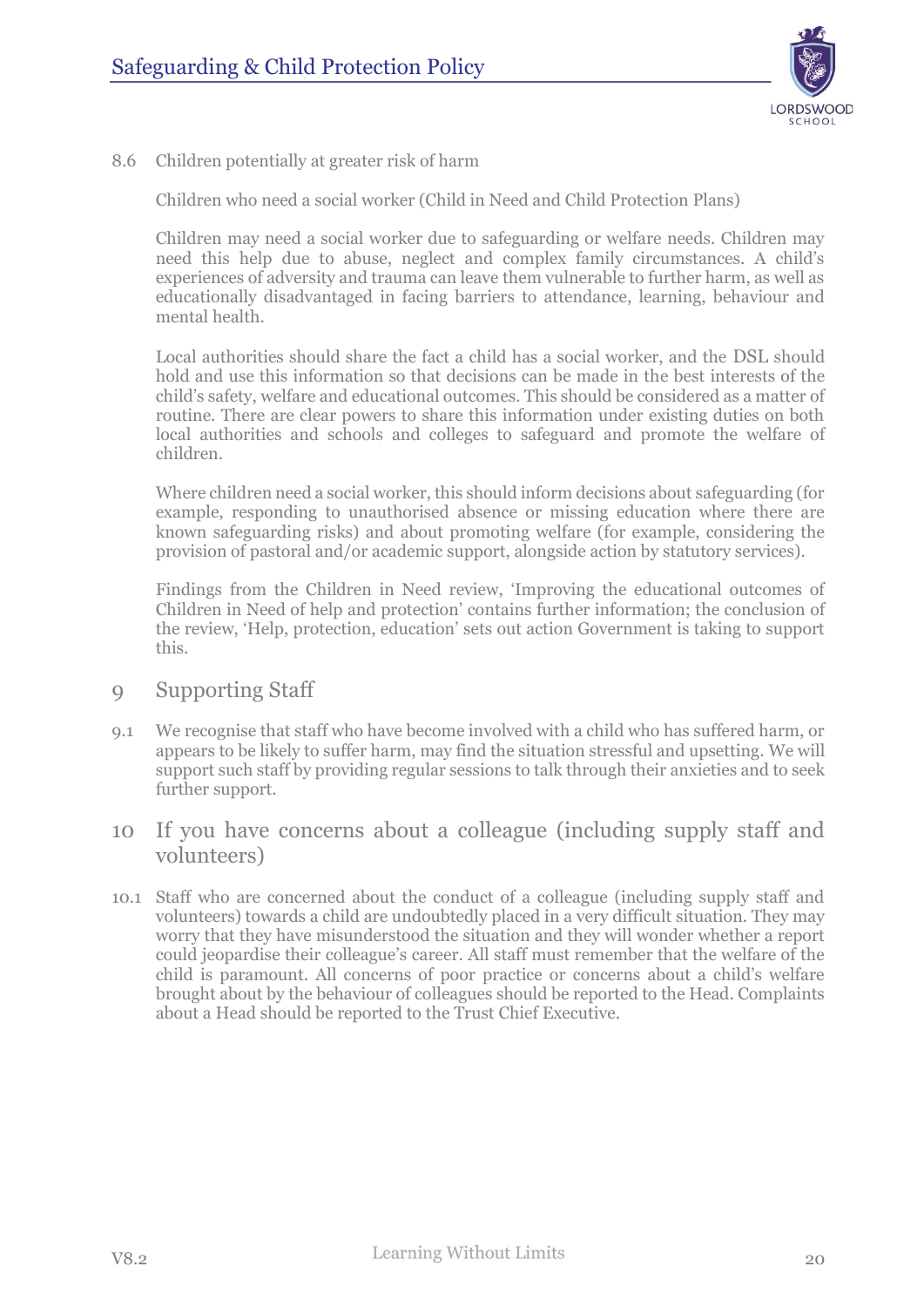

- <span id="page-21-0"></span>11 If you have concerns about the safeguarding practices within the school or have a complaint
- 11.1 Staff and volunteers should feel able to raise concerns about poor or unsafe practice and potential failures in the school's safeguarding regime. Appropriate whistleblowing procedures are in place to raise such a concern with the school's management team. Please refer to the Whistleblowing Policy for full details.
- 11.2 Our complaints procedure will be followed where a child or parent raises a concern about poor practice towards a child that initially does not reach the threshold for child protection action. Complaints from staff are dealt with under the school's grievance procedures.
- <span id="page-21-1"></span>12 Allegations against staff (including supply staff and volunteers)
- 12.1 All staff (including supply staff and volunteers) should take care not to place themselves in a vulnerable position with a child. It is always advisable for interviews or work with individual children or parents to be conducted in view of other adults.
- 12.2 We understand that a pupil or parent may make an allegation against a member of staff. If such an allegation is made, the member of staff receiving the allegation will immediately inform the Head or the most senior teacher if the Head is not available.
- 12.3 If the allegation concerns the Head it should be reported to the Chair of Governors or Trust Chief Executive immediately. In these instances, any reference to the Head in this section should be read as referring to the Chair of Governors or Trust Chief Executive.
- 12.4 If the allegation meets any of the following criteria it should be reported by the Head to the Local Authority Designated Officer as soon as possible on that day.
	- Staff have behaved in a way that has harmed a child, or may have harmed a child
	- Staff have possibly committed a criminal offence against or related to a child
	- Behaved towards a child or children in a way that indicates he or she may pose a risk of harm to children;
	- Staff have behaved towards a child or children in a way that indicates s/he is unsuitable to work with children.
- 12.5 Any member of staff who believes with reasonable cause that allegations about staff are not being referred to the Local Authority Designated Officer or handled appropriately may refer the matter directly to the Local Authority Designated Officer.
- 12.6 For allegations against Early Years staff, Early Years volunteers or anyone who resides at the premises, Ofsted will need to be informed within 14 days of the allegation being made and reported to the Local Authority Delegated Officer. Not applicable to Secondary Schools.
- 12.7 Under no circumstances will we send a child home, pending such an investigation, unless this advice is given exceptionally, as a result of a consultation with the Local Authority Designated Officer.
- 12.8 Suspension of the member of staff, excluding the Head, against whom an allegation has been made, needs careful consideration, and the Head will consult in making this decision. In the event of an allegation against the Head, the decision to suspend will be made by the Chief Executive with advice from the Local Authority Designated Officer and HR Advisor.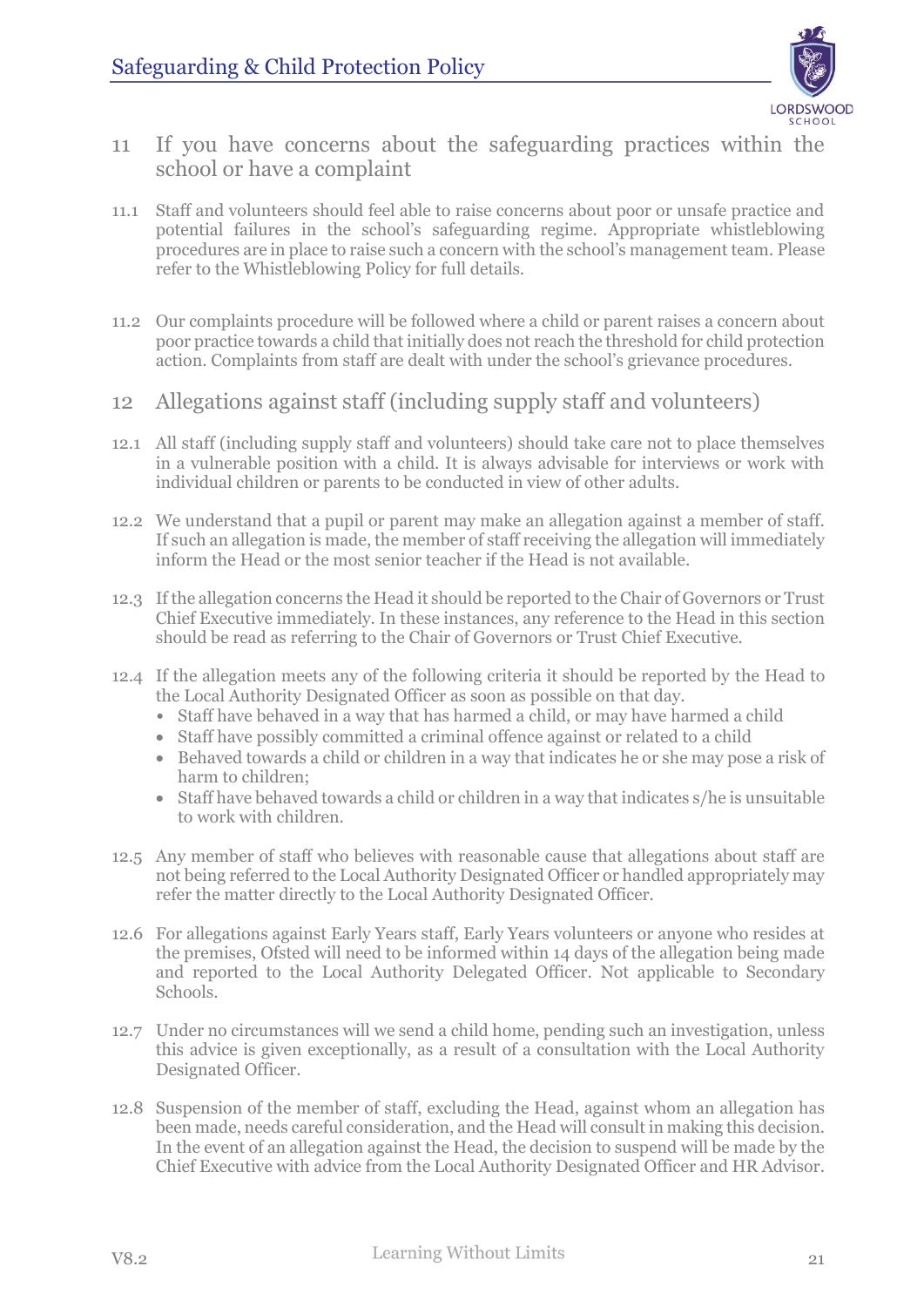

- 12.9 If an allegation is made directly to the police, they will co-ordinate with the Local Authority Designated Officer. The Local Authority Designated Officer will then discuss the allegation with the Head and, where necessary, obtain further details of the allegation. *The Head should not investigate the allegation at this stage. The discussion should also consider whether there is evidence/information that establishes that the allegation is false or unfounded.*
- 12.10 If the allegation is not definitively false and there is cause to suspect that a child is suffering or is likely to suffer significant harm, the Local Authority Designated Officer will immediately refer to Children's Social Care and request a strategy discussion with the Head.
- 12.11 If there is not cause to suspect that significant harm is an issue, but a criminal offence might have been committed, the Local Authority Designated Officer will immediately inform the police and convene a similar discussion to decide whether a police investigation is needed. That discussion will also involve other agencies involved with the child.
- 12.12 After this initial consideration, if it is decided that the allegation does not involve a possible criminal offence, it will be for the school to deal with. In such cases, the Head will decide if a Disciplinary process is required and if so, will handle the matter in line with the current disciplinary policy. In a case in which Children's Social Care has undertaken enquiries, the Head should take account of any relevant information obtained in the course of those enquiries when considering disciplinary action.
- 12.13 The Local Authority Designated Officer will continue to liaise with the school to monitor progress of the case and provide advice and support.
- 12.14 If a criminal investigation is required, the police will aim to complete their enquiries as quickly as possible consistent with a fair and thorough investigation and will keep the progress of the case under review.
- 12.15 If the police and/or Criminal Prosecution Service (CPS) decide not to charge the individual with an offence, or decide to administer a caution, or a Court acquits the person, the police aim to pass all information they have which may be relevant to a disciplinary case to the school as quickly as possible after the decision. The school will then consider the matter in line with the current disciplinary policy.
- 12.16 If the person is convicted of an offence the police will inform the employer straight away so that appropriate disciplinary action can be taken.
- 12.17 Referral to the DBS and/or Teacher Regulation Agency (TRA) will be made at the conclusion of the disciplinary process where the threshold for referral is met. See also <https://www.gov.uk/guidance/making-barring-referrals-to-the-dbs>
- 12.18 Staff, parents and governors are reminded that publication of material that may lead to the identification of a teacher who is the subject of an allegation is prohibited by law. Publication includes verbal conversations or writing including content placed on social media sites.
- 12.19 Supply teachers.

In some circumstances the school will have to consider an allegation against an individual not directly employed by them, where its disciplinary procedures do not fully apply, for example, supply teachers provided by an employment agency (referred to as 'the agency'). Whilst the school is not the employer of supply teachers, they should ensure allegations are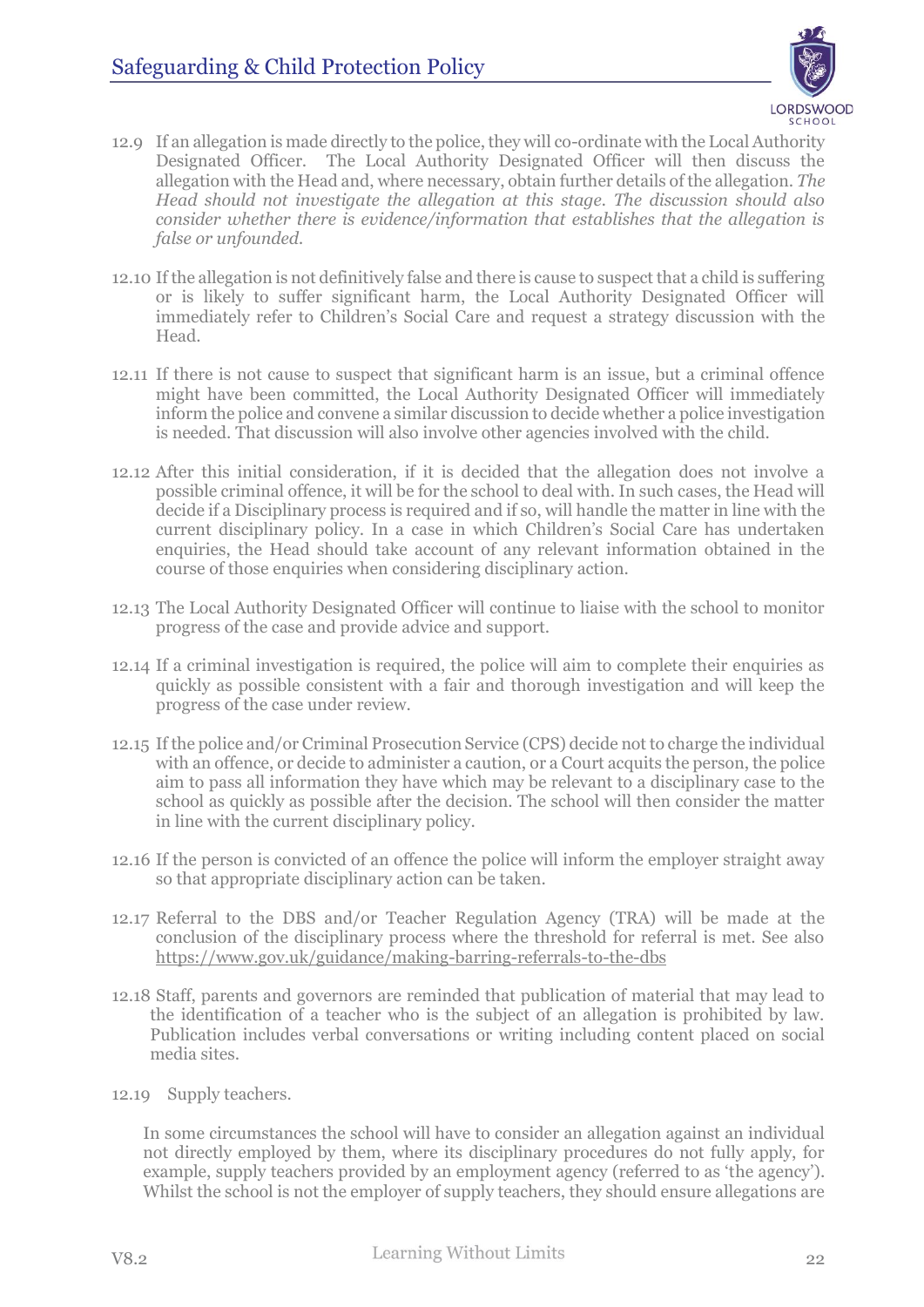

dealt with properly. The school should not decide to cease to use a supply teacher due to safeguarding concerns, without finding out the facts and liaising with the local authority designated officer (LADO) to determine a suitable outcome. The school or the Trust should discuss with the agency whether it is appropriate to suspend the supply teacher, or redeploy them to another part of the school, whilst they carry out their investigation.

Agencies should be fully involved and co-operate in any enquiries from the LADO, police and/or children's social services. The school will usually take the lead because agencies do not have direct access to children or other school staff, so they will not be able to collect the facts when an allegation is made, nor do they have all the relevant information required by the LADO as part of the referral process. Supply teachers, whilst not employed by the school, are under the supervision, direction and control of the Trust when working in the school. They should be advised to contact their trade union representative if they have one, or a colleague for support. The allegations management meeting which is often arranged by the LADO should address issues such as information sharing, to ensure that any previous concerns or allegations known to the agency are taken into account by the school during the investigation.

# <span id="page-23-0"></span>13 Allegations against pupils

- 13.1 In most instances, the conduct of pupils towards each other will be covered by the Behaviour Policy. However, some serious allegations may raise safeguarding concerns including physical abuse, peer on peer abuse, emotional abuse, sexual abuse and sexual exploitation. It is likely to be considered a safeguarding allegation if the allegation:
	- is made against an older pupil and refers to their behaviour towards a younger or more vulnerable pupil
	- is of a serious nature, possibly including a criminal offence
	- raises risk factors for other pupils in the school
	- indicates that other pupils may have been affected by this student
	- indicates that young people outside the school may be affected by this student
	- is made by a staff member against a pupil.
- 13.2 Examples of safeguarding issues against a pupil could include:
	- violence, particularly pre-planned
	- forcing others to use drugs or alcohol
	- blackmail or extortion
	- threats and intimidation
	- indecent exposure, indecent touching or serious sexual assaults
	- forcing others to watch pornography or take part in sexting
	- encouraging others to attend inappropriate parties
	- photographing or videoing other children performing indecent acts.
- 13.3 When an allegation is made by a pupil, staff will need to consider if the complaint raises a safeguarding concern. If there is a safeguarding concern the Head and DSL should be informed immediately.
- 13.4 A factual record should be made of the allegation, but no attempt at this stage should be made to investigate the circumstances.
- 13.5 The DSL will contact the Local Authority Designated Officer to discuss the case and will follow through the outcomes of the discussion. The DSL will make a record of the concern, the discussion and any outcome and keep a copy in the files of both pupils' files.
- 13.6 If the allegation indicates a potential criminal offence has taken place, the police should be contacted at the earliest opportunity and both sets of parents informed.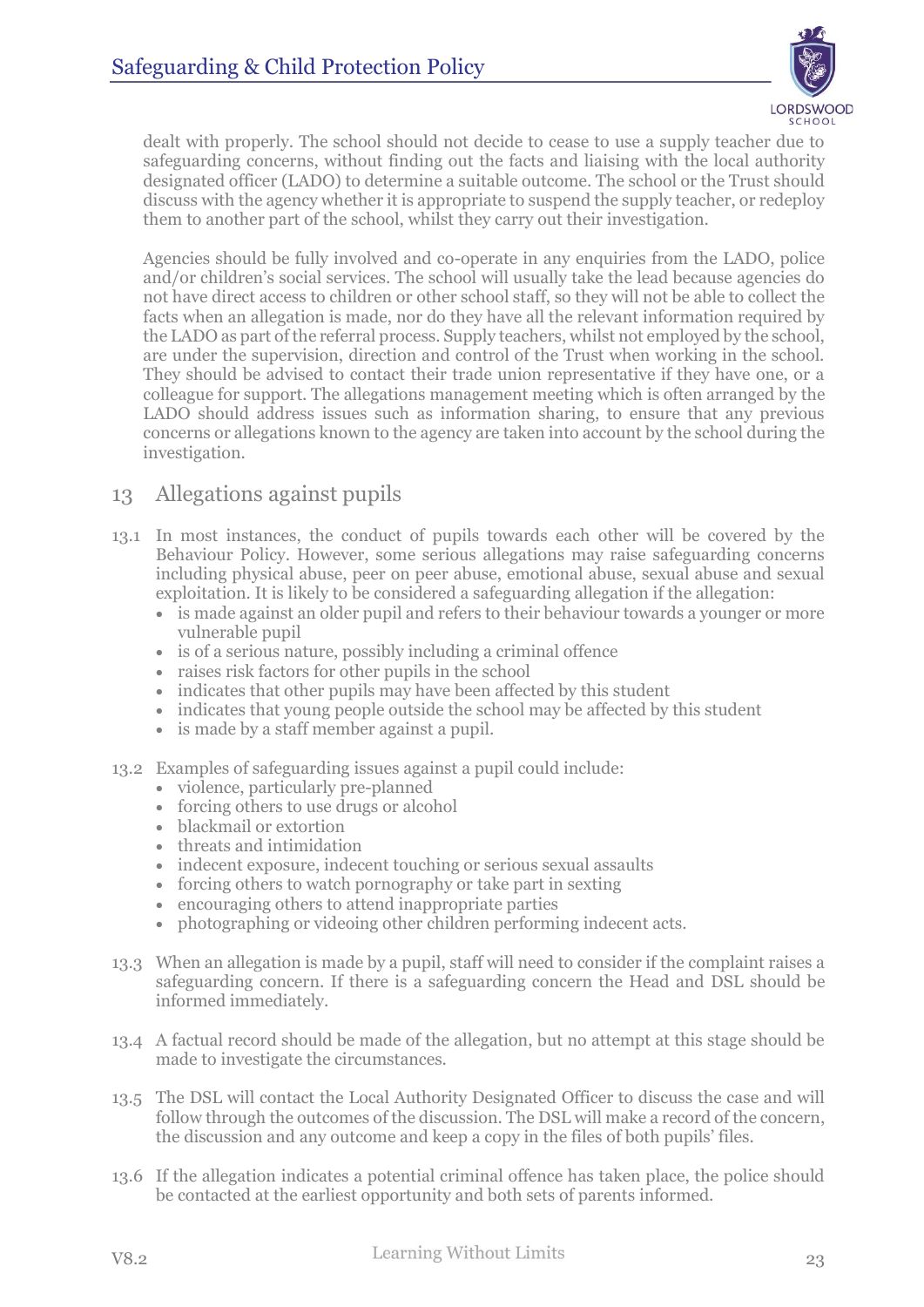

- 13.7 It may be appropriate to exclude the pupil being complained about for a period of time according to the Behaviour Policy.
- 13.8 Where neither Children's Social Care nor the police decide to investigate the complaint, a thorough school investigation should take place, with a risk assessment prepared and a supervision plan implemented, if required.

# <span id="page-24-0"></span>14 Confidentiality

- 14.1 All matters relating to child protection are confidential. The Head or DSL will disclose any information about a child to other members of staff on a need-to-know basis only.
- 14.2 All staff must be aware that they have a professional responsibility to share information with other agencies such as Social Care, Local Authority, Channel etc, in order to safeguard children.
- 14.3 All staff must be aware that they cannot promise a child to keep secrets that might compromise the child's safety or wellbeing, or that of another.
- 14.4 The Trust will always undertake to share our intention to refer a child to Social Care with their parents unless to do so could put the child at greater risk of harm, or impede a criminal investigation.
- 14.5 All confidentiality will take into account the requirements to notify agencies of safeguarding concerns under the Children Act 1989, Working together to Safeguard Children and the Prevent Duty.
- 14.6 The Data Protection Act 2018 and GDPR do not prevent the sharing of information for the purposes of keeping children safe. Fears about sharing information must not be allowed to stand in the way of the need to safeguard and promote the welfare and protect the safety of children.

## <span id="page-24-1"></span>15 Physical Intervention

- 15.1 We acknowledge that staff must only ever use physical intervention as a last resort, when a child is endangering him/herself or others, and that at all times it must be the minimal force necessary to prevent injury to another person. Such events should be recorded and signed by a witness.
- 15.2 We understand that physical intervention of a nature that causes injury or distress to a child may be considered under child protection or disciplinary procedures.
- 15.3 We recognise that touch is appropriate in the context of working with children, and all staff have been given training and guidance to ensure they are clear about their professional boundaries.
- 15.4 It is up to the DSL to ensure that every staff member in the school, that may be called upon to use physical intervention, has been appropriately trained to deal with any potential scenarios that may arise.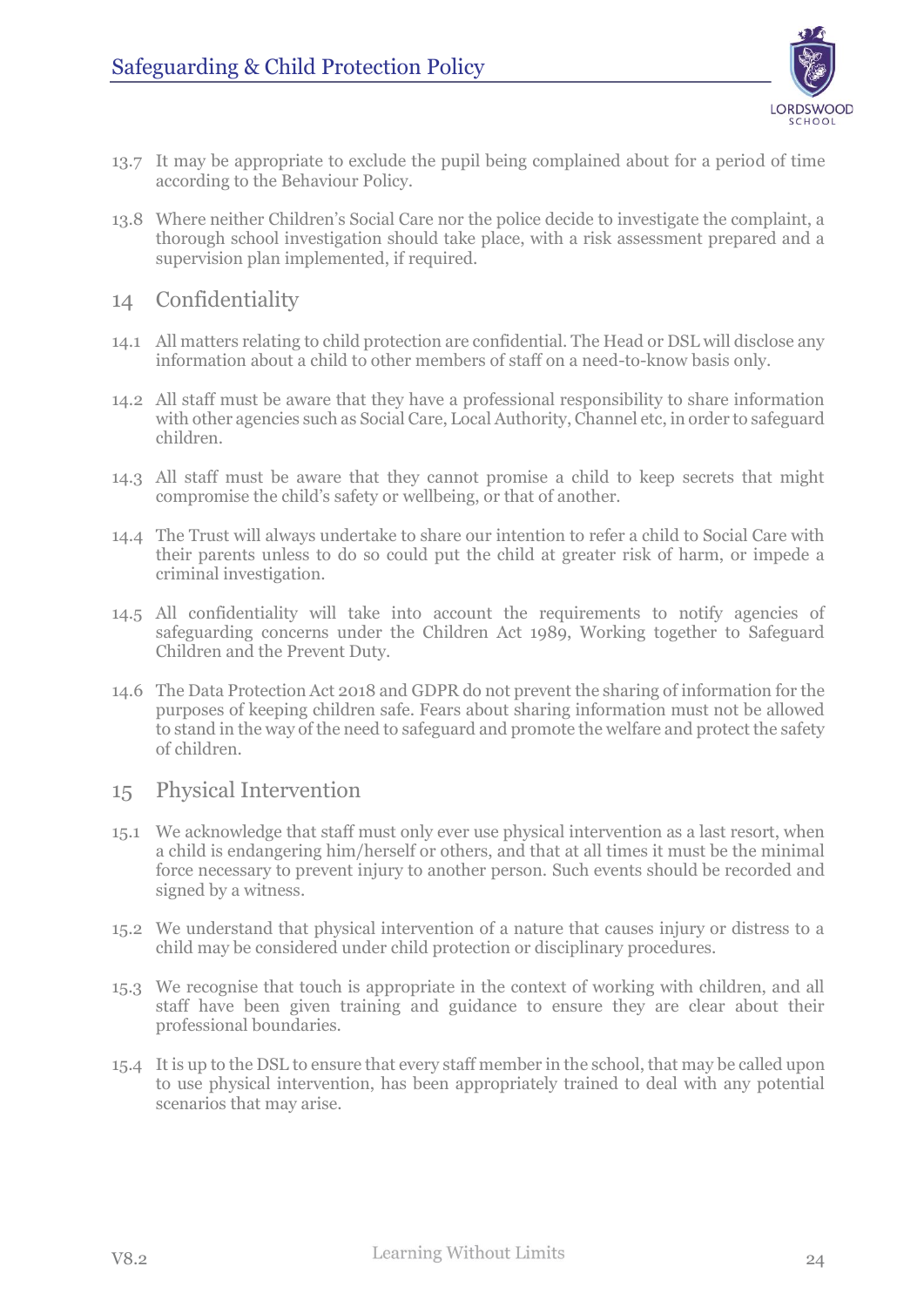

# <span id="page-25-0"></span>16 Staff training

- 16.1 It is important that all staff have training to enable them to recognise the possible signs of abuse and neglect and to know what to do if they have a concern. New staff and governors will receive training during their induction. All staff will receive training that is updated annually with refreshers throughout the year.
- 16.2 All members of staff:
	- are provided with child protection awareness information at induction so that they know who to discuss a concern with
	- are trained in and receive regular updates in e-safety and reporting concerns
	- have child protection awareness training every year, to maintain their understanding of the signs and indicators of abuse
	- know how to respond to a pupil who discloses abuse and the procedure to be followed in appropriately sharing a concern of possible abuse or disclosure of abuse
	- are expected to have read at least Section One of Keeping Children Safe in Education
	- will have been notified of the details of the Local Safeguarding Children Board and Prevent partners.

## <span id="page-25-1"></span>17 Safer Recruitment

- 17.1 The Trust endeavours to ensure that we do our utmost to employ 'safe' staff by following the guidance in Keeping Children Safe in Education. Refer to GST Safer Recruitment Policy.
- 17.2 The Deputy Designated Persons who are involved in recruitment, along with at least one governor, will be trained in complete Safer Recruitment Training.

## <span id="page-25-2"></span>18 Use of Mobile Phones and Cameras

- 18.1 Where appropriate the school may provide a camera for staff to use to record images and videos. At no time should a staff camera or mobile phone be used to record children. Staff mobile phones should not be taken onto the playground, unless being used for Health & Safety reasons, and should be locked away when in a classroom.
- 18.2 All recorded images should only be downloaded onto a school-based system, and should be deleted once printed.
- 18.3 Parental consent will be sought for the use of photographs or videos in school and outside of school, such as on school trips and for promotional reasons. If images are used with consent, only first names or anonymised titles will be used.
- 18.4 The school's policy on E-safety outlines the expectations of pupils regarding mobile phones and cameras. In the EYFS setting, no pupils are permitted to bring mobile devices with any form of camera facility into the premises.
- 18.5 Parents may bring mobile phones into school but may only take photographs of their own child/ren, during events such as plays, concerts or sporting events for personal use. Parents should be reminded that the publications of such images might be unlawful.
- 18.6 The school is vigilant to ensure the appropriate use of social media.
- <span id="page-25-3"></span>19 Extended school and off-site arrangements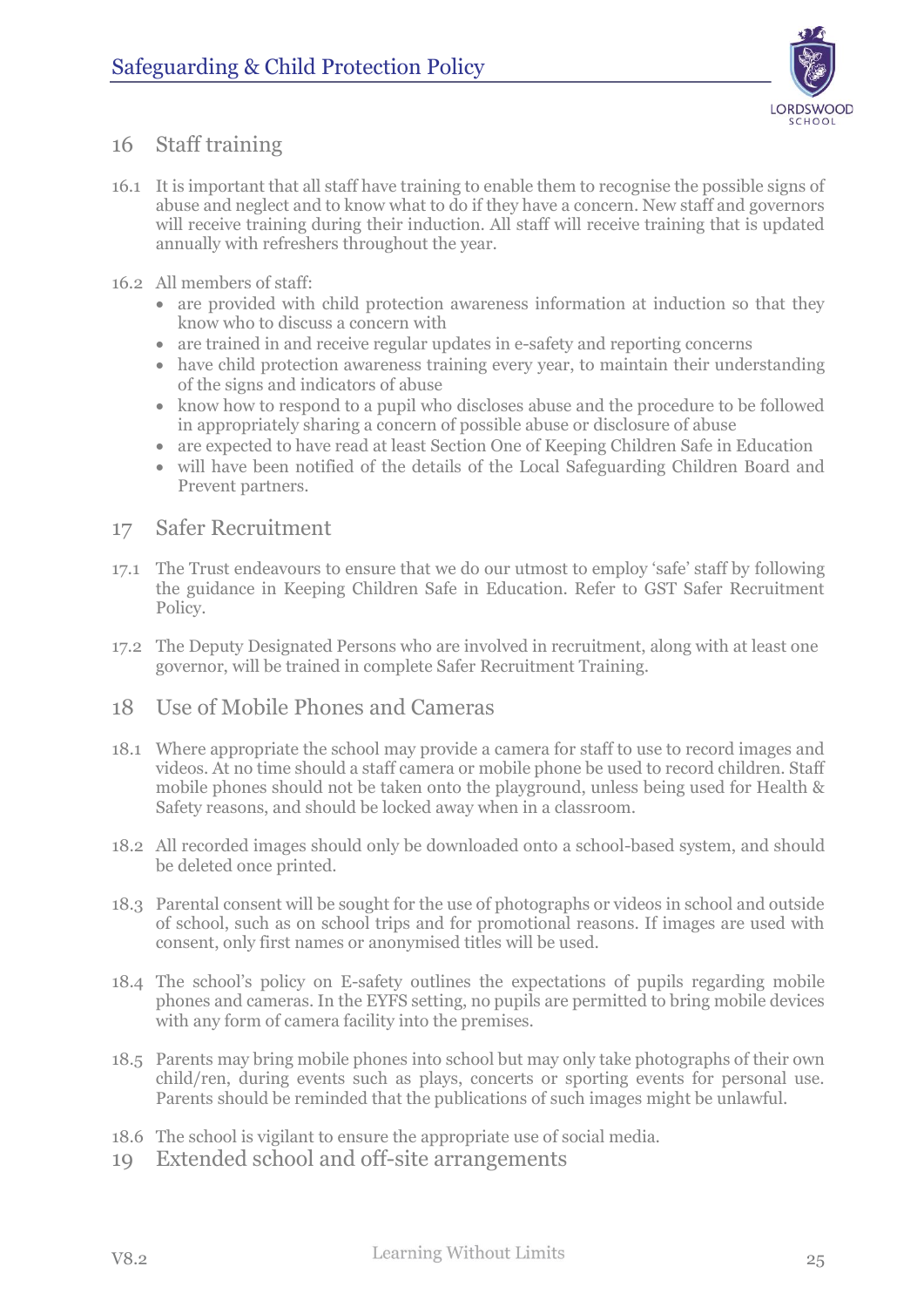

19.1 Where extended school activities are provided this policy will still apply. When our children attend off-site activities, we will check that effective child protection arrangements are in place.

## <span id="page-26-0"></span>20 Site Security

20.1 Visitors to the school, including contractors, are expected to sign in and are given an identity (visitor) badge, which confirms they have permission to be on site. Parents who are simply delivering or collecting their children do not need to sign in. All visitors are expected to observe the school's safeguarding and health and safety regulations to ensure children in school are kept safe. The Head will exercise professional judgement in determining whether any visitor should be escorted or supervised while on site.

## <span id="page-26-1"></span>21 Record Keeping

- 21.1 The DSL will maintain child protection records and ensure they:
	- Have details of two emergency contacts on every child's file
	- Keep a clear and comprehensive summary of the concern about children even when there is no need to refer the matter
	- Keep details of how the concern was followed up and resolved
	- Keep a note of any action taken, decisions reached and the outcome
	- Keep records in meticulous chronological order
	- Keep all records in secure and in locked locations
	- Send all relevant records to the receiving school, college or education establishment when a pupil moves and that safe receipt is confirmed.
- 21.2 Child protection records will be maintained independently from the pupil's school files and the school file will be 'tagged' to indicate that separate information is held. Such records will only be accessible to the DSL and any school leader that needs to be aware.
- 21.3 Such records will include, in addition to the name, address and age of the child, timed and dated observations describing the child's behaviour, appearance, statements/remarks made to staff or other children and observations of interactions between the child, other children, members of staff and/ or parents/ carers that give rise to concern. Where possible and without interpretation, the exact words spoken by the child or parent/carer will be recorded. Records will be signed, dated and timed by the member of staff making the record.
- 21.4 Child protection records are normally exempt from the disclosure provisions of the Data Protection Act, which means that children and parents do not have an automatic right to see them. If a request is received, please refer to the Head/Head of School, who will advise them to submit a Freedom of Information request for consideration. The Data Protection Act does not prevent school staff from sharing information with relevant agencies, where that information may help to protect a child.

# <span id="page-26-2"></span>22 Monitoring and Review

22.1 This policy is reviewed by the Griffin Schools Trust Board and the school each year. Safeguarding incidents are monitored by the Trust to inform any required changes to the policy.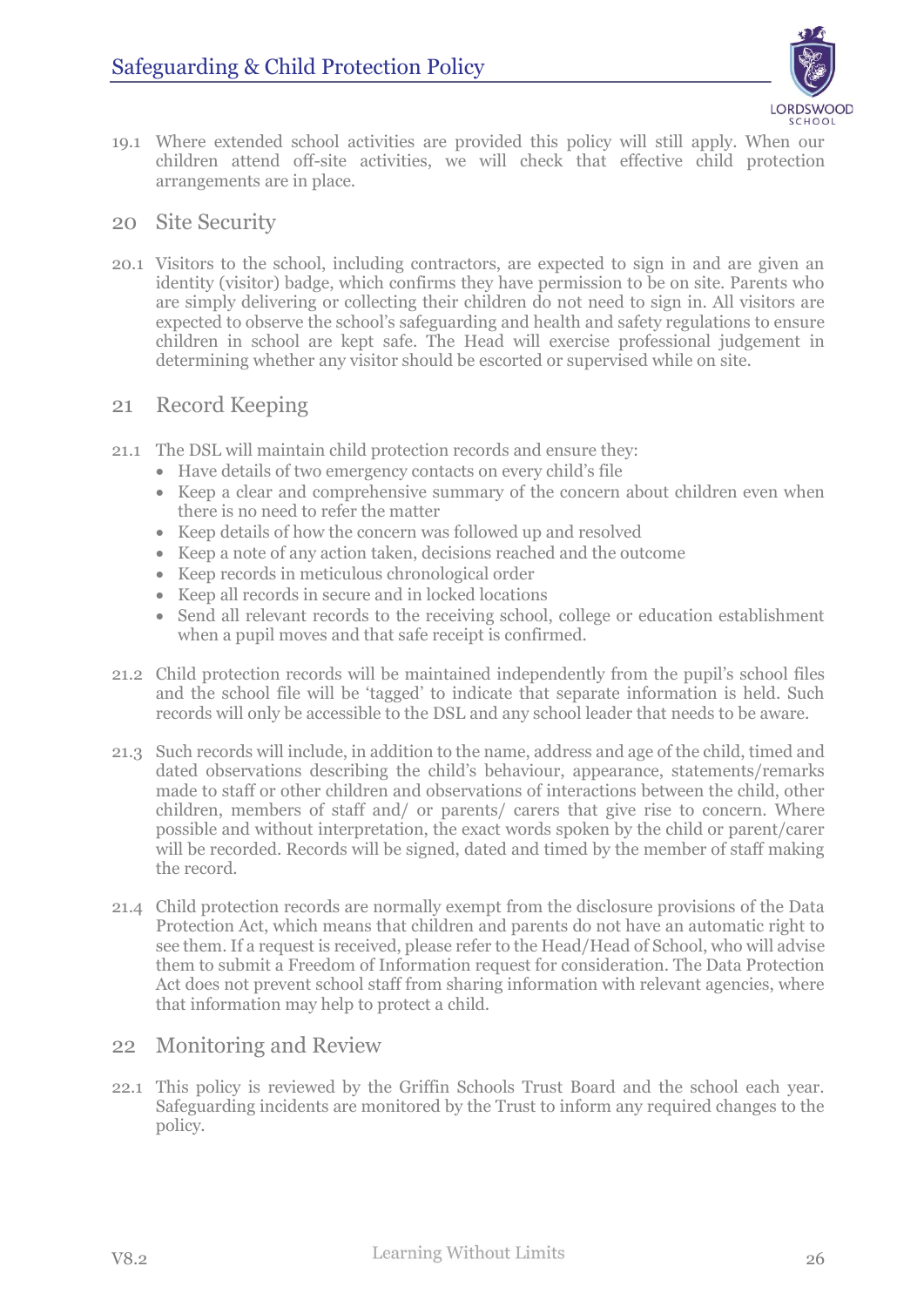

# <span id="page-27-0"></span>Appendix A: Welfare Concern Form

Use this form to record any concern about a child's welfare, including at risk of homelessness or being homeless, and give it to the Designated Safeguarding Lead for child protection. If you suspect the child may be suffering abuse or neglect, or you have received a disclosure of abuse from a child, or you have heard about an allegation of abuse, you must complete the child protection record of concern form instead, and hand it to the Designated Safeguarding Lead as soon as possible today.

| Child's full name                                                         |  |  |
|---------------------------------------------------------------------------|--|--|
| Date of this record                                                       |  |  |
| Why are you concerned about this child?                                   |  |  |
| What have you observed and when?                                          |  |  |
| What have you heard and when?                                             |  |  |
| What have you been told and when?                                         |  |  |
| Date and time you handed this form to<br>the Designated Safeguarding Lead |  |  |
| Class teacher/form tutor                                                  |  |  |
| Your name and designation                                                 |  |  |
|                                                                           |  |  |
| Have you spoken to the child? $\vert$ Yes $\vert$<br>N <sub>0</sub>       |  |  |

What did they say? Use the child's own words

|  |  | Have you spoken to anyone else about your concern? | $\bigcap$ Yes $\bigcap$ No |  |
|--|--|----------------------------------------------------|----------------------------|--|
|--|--|----------------------------------------------------|----------------------------|--|

Who?

Is this the first time you have been concerned about this child?  $\Box$  Yes  $\Box$  No

Designated Safeguarding Lead or Deputy Designated Person Comments: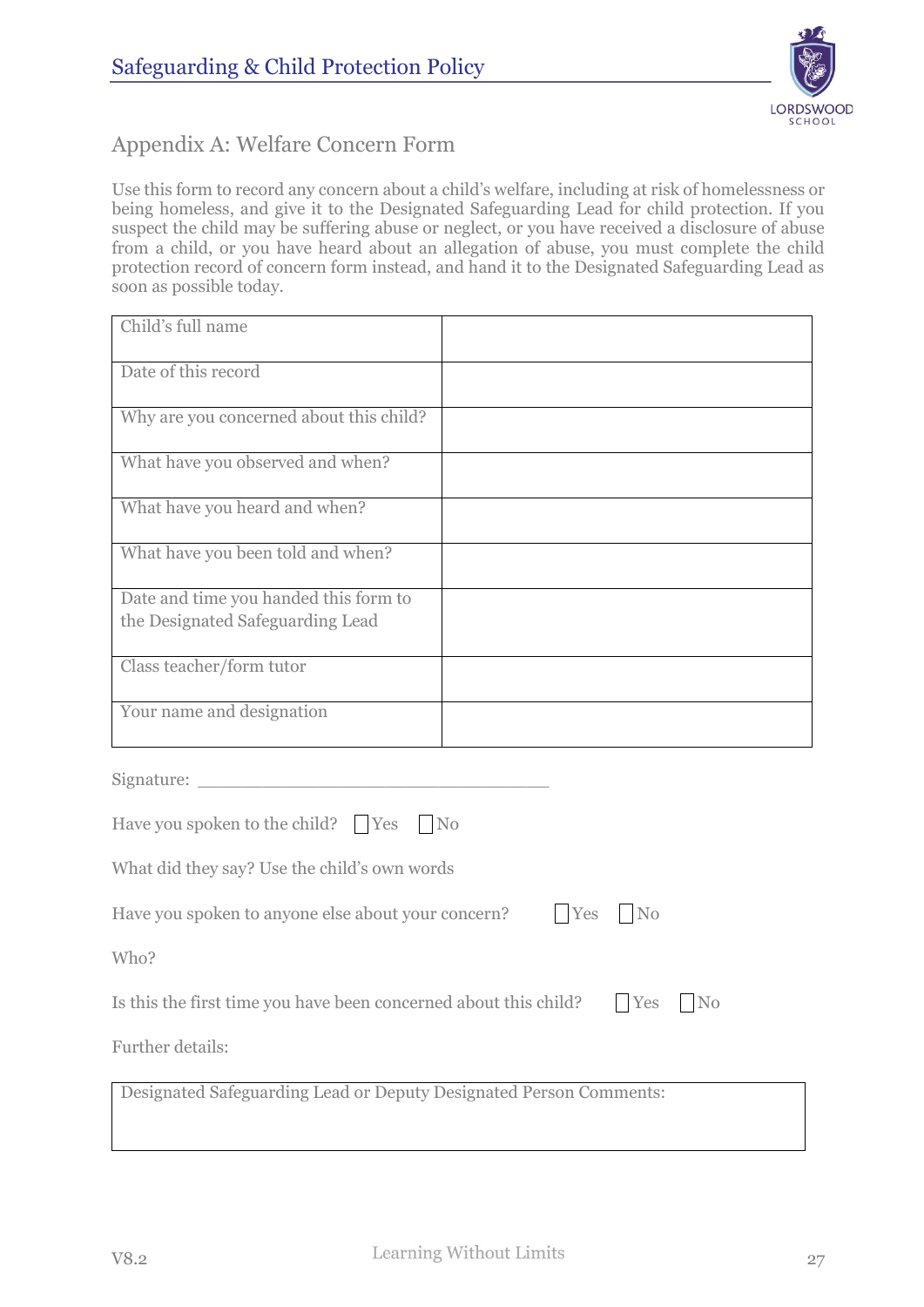# <span id="page-28-0"></span>Appendix B: Record of concern

| <b>Information about Child</b>                                                                                                                                                                         |  |
|--------------------------------------------------------------------------------------------------------------------------------------------------------------------------------------------------------|--|
| Child's full name                                                                                                                                                                                      |  |
| Child's Address                                                                                                                                                                                        |  |
| Child's Telephone                                                                                                                                                                                      |  |
| Child's Date of Birth                                                                                                                                                                                  |  |
| Child's Gender                                                                                                                                                                                         |  |
| Is the child looked-after by the local authority<br>or are there any other legal family<br>arrangements? (for example, a residence<br>order)                                                           |  |
| When was the child first admitted to this<br>school?                                                                                                                                                   |  |
| Ethnicity, culture and religion                                                                                                                                                                        |  |
| Preferred language of child. Is any language<br>support required? If Yes, please specify.                                                                                                              |  |
| Does the child have any disability, special<br>educational need or are they disadvantaged<br>for example, are they eligible for Free School<br>Meals/Pupil Premium funding? If Yes, please<br>specify. |  |
| Does the child know this form has been<br>completed? If not, why not? If yes, what did<br>the child say?                                                                                               |  |
| Has a Common Assessment Framework<br>(CAF) been completed for this child? If Yes,<br>please give date and reason for the CAF                                                                           |  |
| <b>Information on Parental Responsibility</b>                                                                                                                                                          |  |
| Name, Telephone and Address of those with<br>parental responsibility                                                                                                                                   |  |
|                                                                                                                                                                                                        |  |

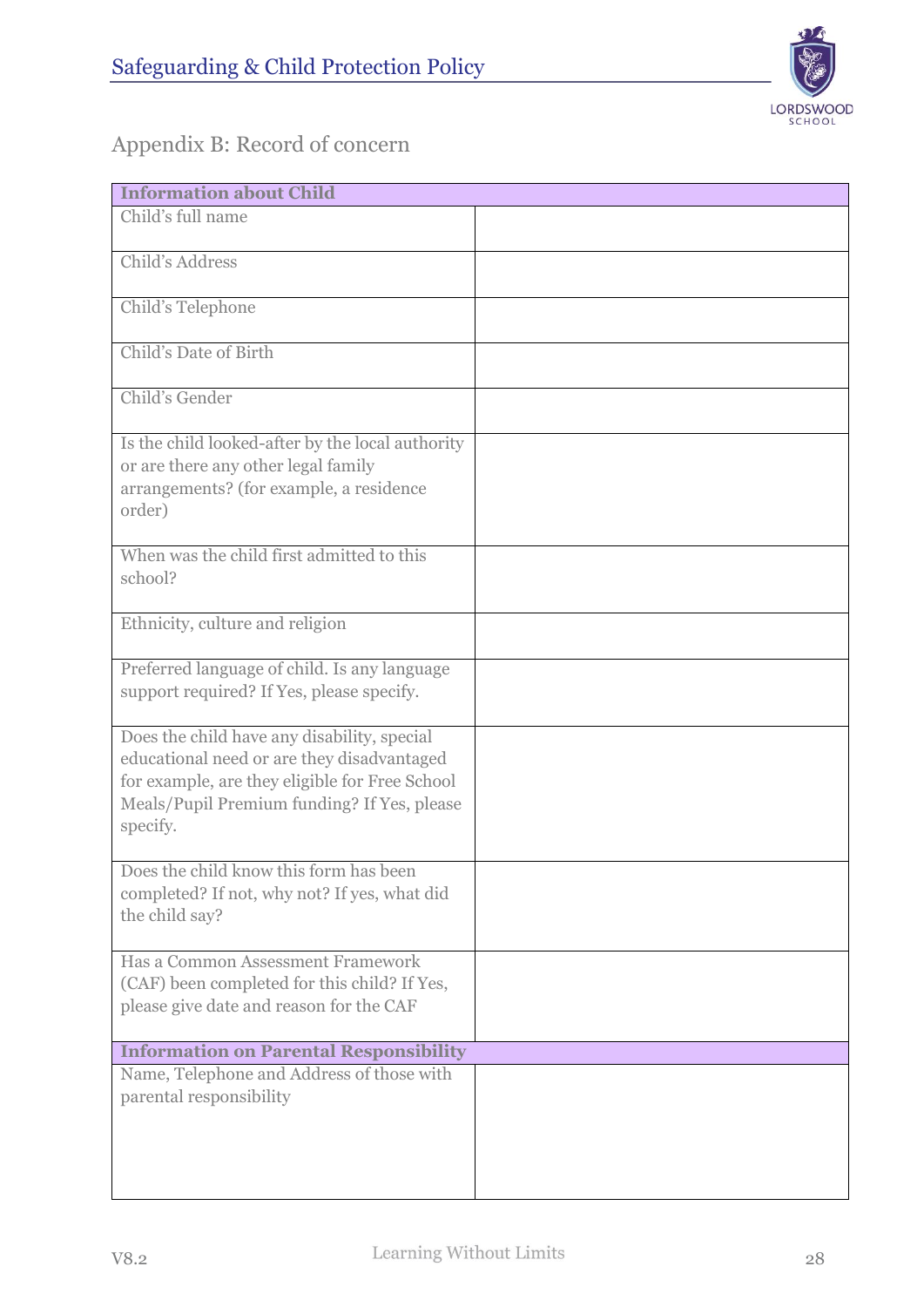

| Relationship of those with parental                                                               |  |
|---------------------------------------------------------------------------------------------------|--|
| responsibility to child                                                                           |  |
| Ethnicity, culture and religion of those with                                                     |  |
| parental responsibility if known                                                                  |  |
|                                                                                                   |  |
| Preferred language of those with parental                                                         |  |
| responsibility. Is any type of language                                                           |  |
| support required?                                                                                 |  |
|                                                                                                   |  |
| Do those with parental responsibility have                                                        |  |
| any disability, vulnerability or special need?<br>How does this disability or special need affect |  |
| the child?                                                                                        |  |
|                                                                                                   |  |
| Details of any siblings                                                                           |  |
|                                                                                                   |  |
|                                                                                                   |  |
|                                                                                                   |  |
| Does the child regularly spend time with                                                          |  |
| other carers, for example, after-school or                                                        |  |
| holiday carers, or at a short break service?                                                      |  |
| Are there any attendance triggers or patterns                                                     |  |
| causing concern?                                                                                  |  |
|                                                                                                   |  |
| <b>Details of Concern</b><br>الأفاري والمتابع والمستمر والمستقرر والمستنبذة<br>$TAT$ <sub>2</sub> |  |

Why are you concerned about this child?

*Please provide a description of any incidents/conversations and the dates they occurred. You must make clear what is fact and what is opinion or hearsay. You must not ask the child leading questions or try to investigate the concern yourself*

What have you observed and when? *(This relates to anything you have personally witnessed)*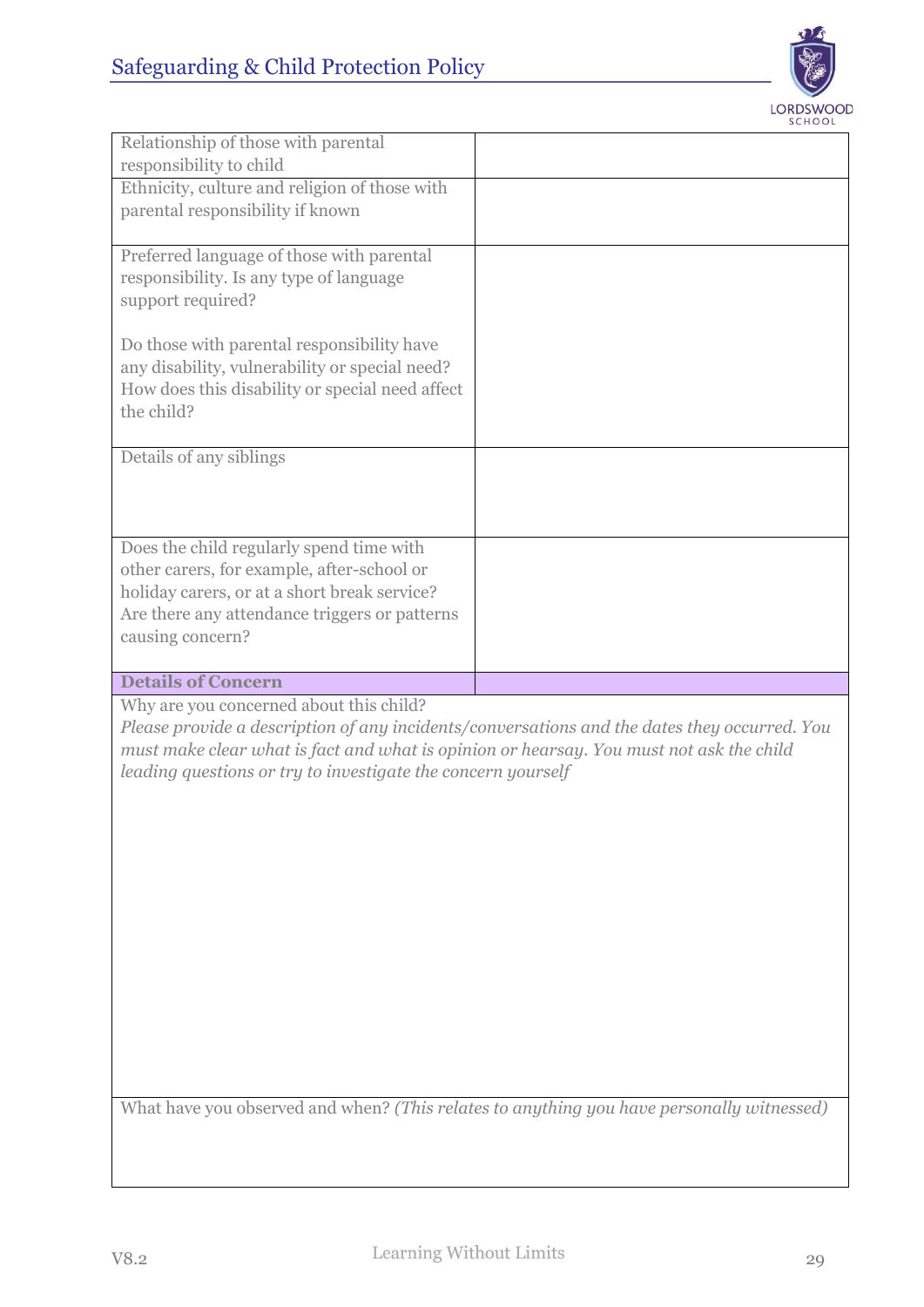

| What have you been told and when? (Write here anything you have been told by the child or<br>any other person. Be clear about who has said what) |  |  |
|--------------------------------------------------------------------------------------------------------------------------------------------------|--|--|
|                                                                                                                                                  |  |  |
|                                                                                                                                                  |  |  |
|                                                                                                                                                  |  |  |
|                                                                                                                                                  |  |  |
|                                                                                                                                                  |  |  |
|                                                                                                                                                  |  |  |
|                                                                                                                                                  |  |  |
|                                                                                                                                                  |  |  |
| What have you heard and when? (This may be third-party information that is relevant but as                                                       |  |  |
| yet unsubstantiated)                                                                                                                             |  |  |
|                                                                                                                                                  |  |  |
|                                                                                                                                                  |  |  |
|                                                                                                                                                  |  |  |
|                                                                                                                                                  |  |  |
|                                                                                                                                                  |  |  |
|                                                                                                                                                  |  |  |
|                                                                                                                                                  |  |  |
|                                                                                                                                                  |  |  |
| If an allegation has been made, give any details you have about the alleged abuser:                                                              |  |  |
|                                                                                                                                                  |  |  |
|                                                                                                                                                  |  |  |
|                                                                                                                                                  |  |  |
|                                                                                                                                                  |  |  |
|                                                                                                                                                  |  |  |
|                                                                                                                                                  |  |  |
|                                                                                                                                                  |  |  |
|                                                                                                                                                  |  |  |
|                                                                                                                                                  |  |  |
|                                                                                                                                                  |  |  |
|                                                                                                                                                  |  |  |
|                                                                                                                                                  |  |  |
| <b>Reporting</b>                                                                                                                                 |  |  |
| Date and time of this record                                                                                                                     |  |  |
|                                                                                                                                                  |  |  |
| <b>Your Name</b>                                                                                                                                 |  |  |
|                                                                                                                                                  |  |  |
| <b>Your Position</b>                                                                                                                             |  |  |
|                                                                                                                                                  |  |  |
|                                                                                                                                                  |  |  |
| Do those with parental responsibility know this form has been completed? If not, why not? If                                                     |  |  |
| yes, what did they say? NOTE: Those with parental responsibility should not be contacted by                                                      |  |  |
| anyone in the school if this could place the child at risk. Speak to the Designated Safeguarding                                                 |  |  |
| Lead first.                                                                                                                                      |  |  |